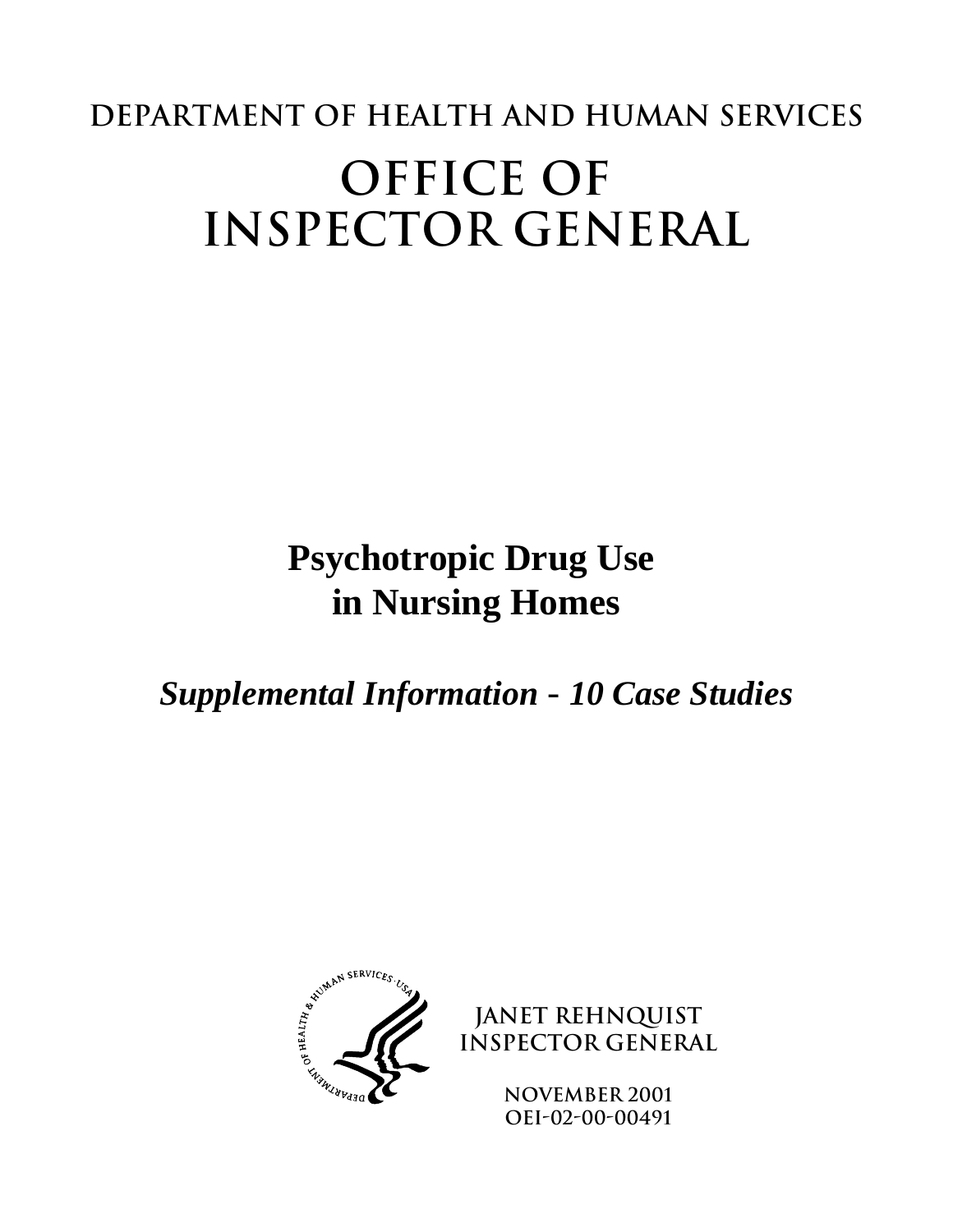# **OFFICE OF INSPECTOR GENERAL**

The mission of the Office of Inspector General (OIG), as mandated by Public Law 95-452, is to protect the integrity of the Department of Health and Human Services programs as well as the health and welfare of beneficiaries served by them. This statutory mission is carried out through a nationwide program of audits, investigations, inspections, sanctions, and fraud alerts. The Inspector General informs the Secretary of program and management problems and recommends legislative, regulatory, and operational approaches to correct them.

# **Office of Evaluation and Inspections**

The Office of Evaluation and Inspections (OEI) is one of several components of the Office of Inspector General. It conducts short-term management and program evaluations (called inspections) that focus on issues of concern to the Department, the Congress, and the public. The inspection reports provide findings and recommendations on the efficiency, vulnerability, and effectiveness of departmental programs.

OEI's New York regional office prepared this report under the direction of John I. Molnar, Regional Inspector General, and Renee C. Dunn, Deputy Regional Inspector General. Principal OEI staff included:

.

#### **REGION HEADQUARTERS**

Demetra Arapakos, *Project Leader* Bambi Straw, *Program Specialist* Patricia Banta, *Lead Analyst* Miriam Gareau, *Program Analyst*

To obtain copies of this report, please call the New York Regional Office at (212) 264-2000. Reports are also available on the World Wide Web at our home page address:

http://www.hhs.gov/oig/oei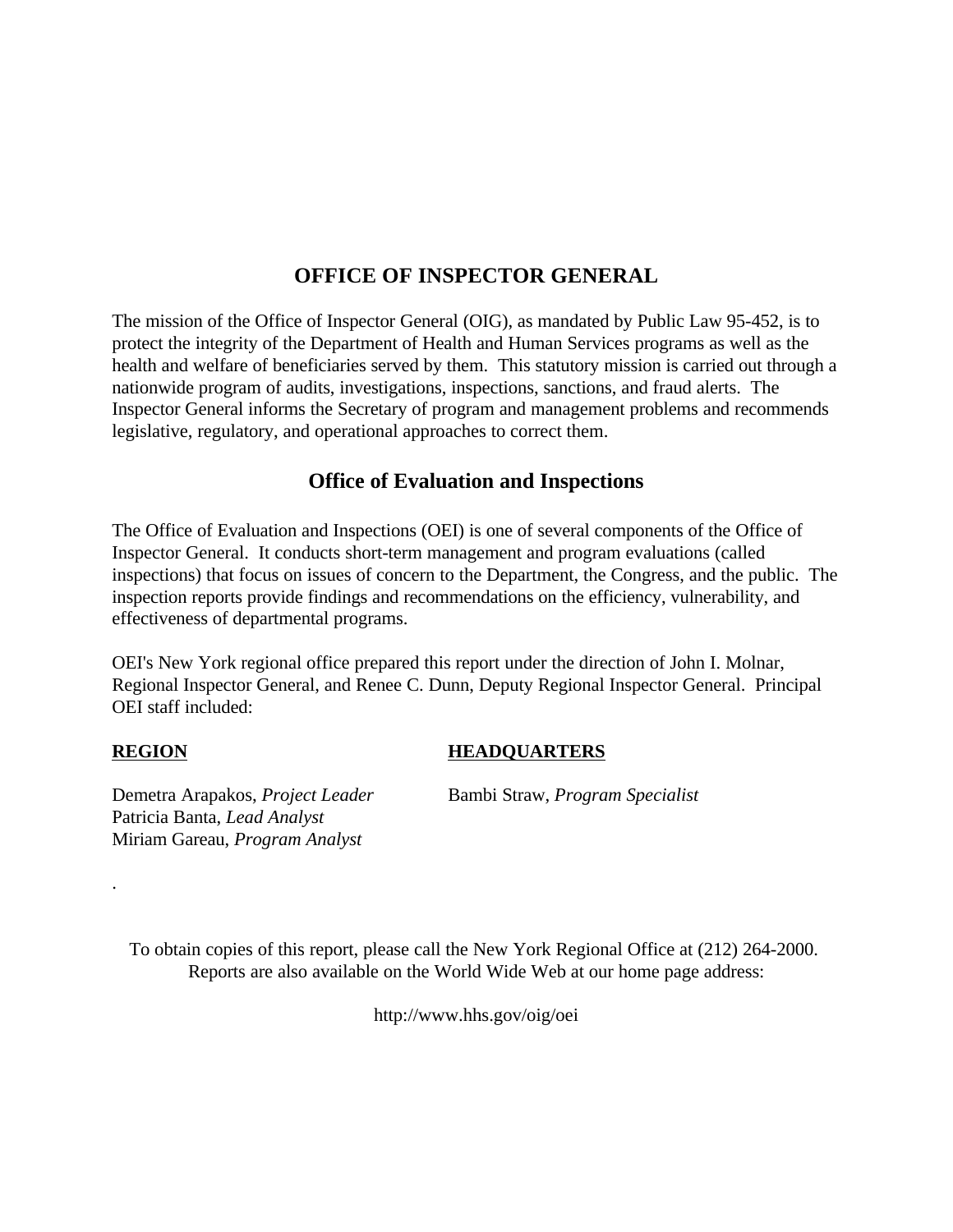# **OVERVIEW**

# **PURPOSE**

To provide supplemental information to our main report "Psychotropic Use in Nursing Homes" by describing 10 nursing homes' use and monitoring of psychotropic drugs.

# **BACKGROUND**

This report supplements our main inspection on the use of psychotropic drugs in nursing homes, which found that these drugs are generally used appropriately. The Senate Special Committee on Aging requested that the Office of Inspector General look at the extent to which psychotropic drugs are being used as inappropriate chemical restraints in nursing homes. Usage rates for these drugs have been increasing since 1995. A chemical restraint is the use of a drug to control an individual's behavior and is legally appropriate only if used to ensure the physical safety of residents or other individuals.

Psychotropic medications are drugs that affect brain activities associated with mental processes and behavior. They are divided into four broad categories: anti-psychotic; antidepressant; anti-anxiety; and hypnotic drugs. The Centers for Medicare & Medicaid Services established guidelines for the appropriate use of these drugs in nursing homes.

We selected 10 different nursing homes for site visits based on their psychotropic drug usage rates, geographical variation, facility size, and ownership category. These facilities are in California, Florida, Idaho, Maryland, Massachusetts, Missouri, New York, Ohio, Texas, and Wisconsin. In each nursing home we conducted interviews with administrative and direct care staff, toured the nursing home, and spoke with residents. We present a 10 case summary and individual nursing home case studies.

# **10 CASE SUMMARY**

In the main report, our medical record review determined that psychotropic drug use in nursing homes is generally appropriate. This supplemental information describes nursing homes' self-reported approaches for managing residents taking these drugs. It is intended to assist the reader in better understanding the findings of the main report and to instruct individuals interested in this topic.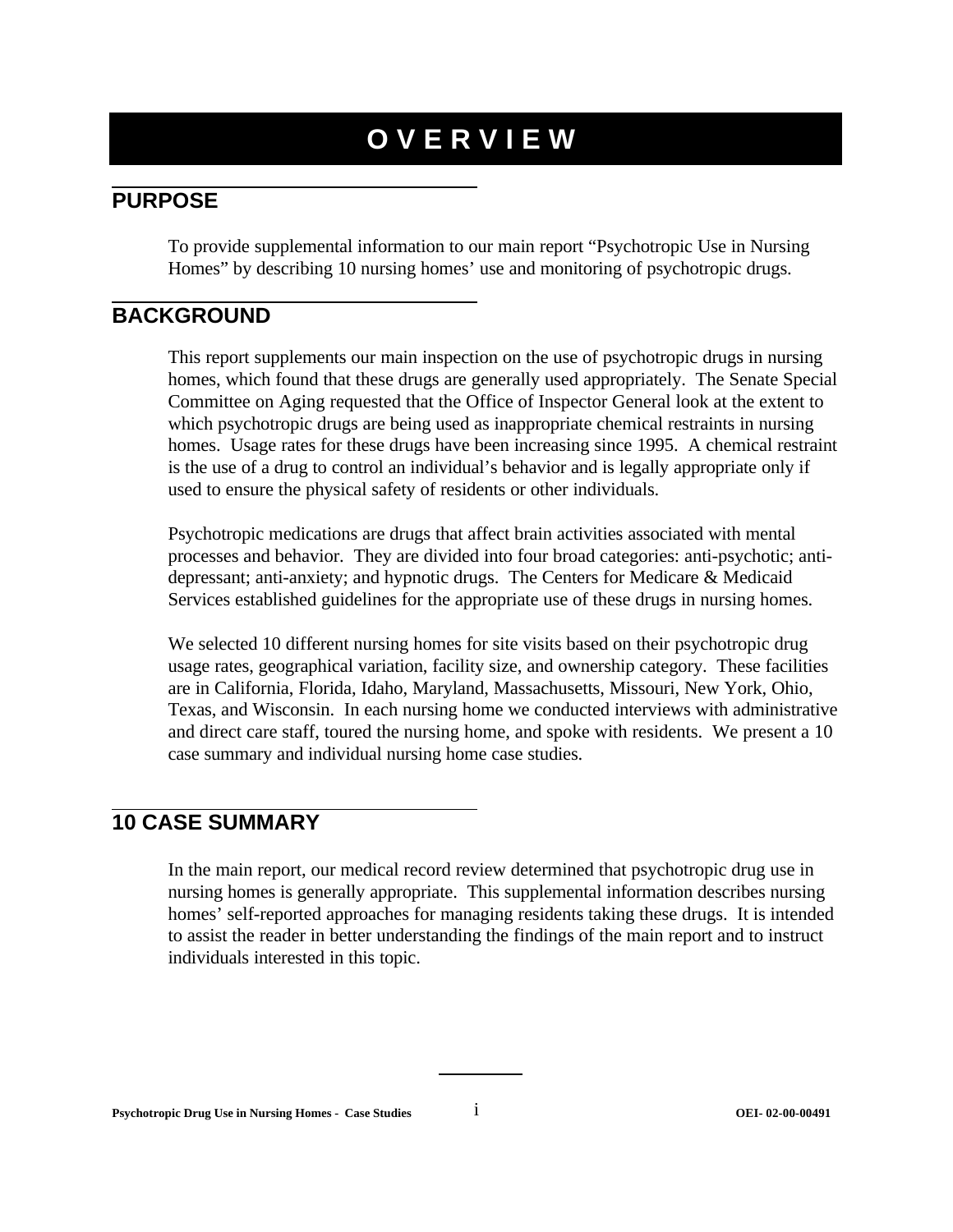#### **Psychotropic Drug Treatment Protocols**

A drug treatment protocol consists of the general practices used to manage residents' drug therapy, which are important given that our main report found at least one third of our sample nursing home residents entered the facility already on their medication. Respondents in all 10 nursing homes describe using similar practices for managing residents' psychotropic drug therapies, including resident physical and/or psycho-social evaluations, behavior monitoring programs, tracking of side effects and adverse reactions, and dose reductions. All 10 nursing homes say they evaluate residents prior to starting drug therapy in order to rule out non-psychiatric causes of their behavior; most facilities also believe a philosophy of "start low and go slow" is the best practice. All 10 facilities also report beginning behavior monitoring at the time of admission for residents already taking psychotropic drugs. Finally, many nursing home respondents use the Drug Regimen Review conducted by their consultant pharmacist as an important element for monitoring psychotropic drug use, and many also use interdisciplinary review committees for this purpose.

#### **Non-Pharmacologic Alternatives**

All 10 nursing homes we visited discuss using alternative non-pharmacologic interventions for psychiatric disorders and problem behaviors. The staff say that they most often try interesting the resident in something else (redirecting); providing intensive one to one direct care (one-to-one); letting the resident have time alone (time out); talking to the resident about what is bothering them (emotional support); removing the resident to a different area in the nursing home (relocating); and leaving the resident and returning at a later time (re-approaching). Nursing homes may also get the family involved in residents' day to day life at the nursing home and have the same staff person care for the same resident in order to establish an ongoing relationship between the two.

#### **Appropriate Use of Chemical Restraints**

We asked all respondents about the appropriate use of chemical restraints in their nursing home. Overall, respondents express a general reluctance to use a psychotropic drug solely as a chemical restraint. However, eight explain that they may use a psychotropic drug when residents' behavior is harmful to themselves or to others; the other two say they have not had a need to use a restraint. For example, respondents in one facility say they would use a restraint if a resident was striking other residents or staff. At another facility, respondents provide a specific example of using a restraint when a resident was continually throwing herself from her bed to the floor.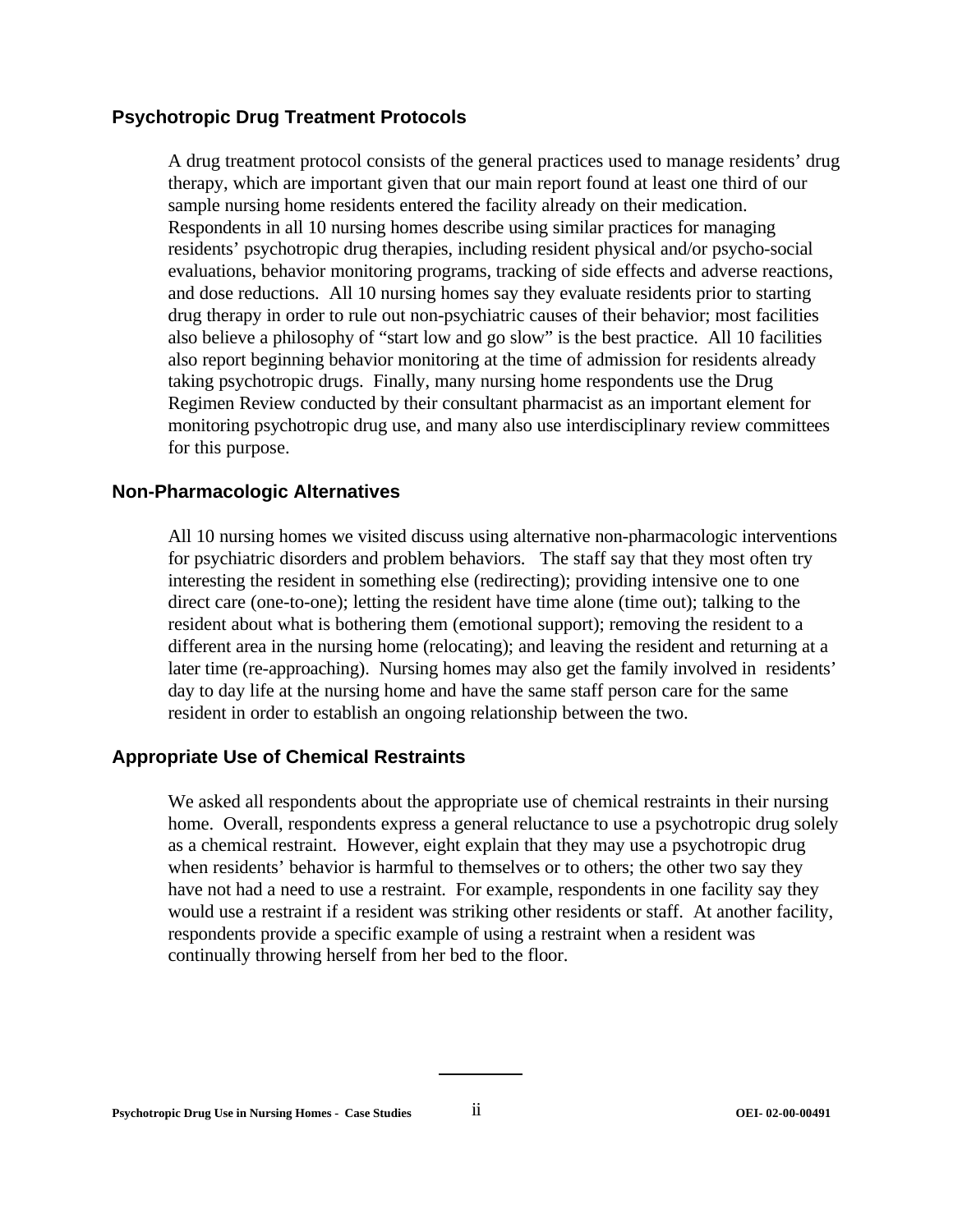#### **Staff Structure and Training**

All 10 nursing homes have access to psychiatric staff, such as a "psych team" or consultant psychiatrists and psychologists. Also, in a few homes with specialized units for residents with dementia or Alzheimer's disease, the nurses and certified nurse aides work only in that unit and are often given specialized training to care for these residents. Additionally, many nursing homes offer some type of training to direct care staff, such as behavior management techniques. However, some aides say that there is not enough direct care staff to care for psychiatric residents.

# **AGENCY COMMENTS**

We received comments on the draft report from the Centers for Medicare & Medicaid Services. They believe that the report will contribute to a better understanding of psychotropic drug use in nursing homes and in identifying areas for further focus. The CMS also notes that training related to psychotropic drug use and related documentation issues is already underway or planned.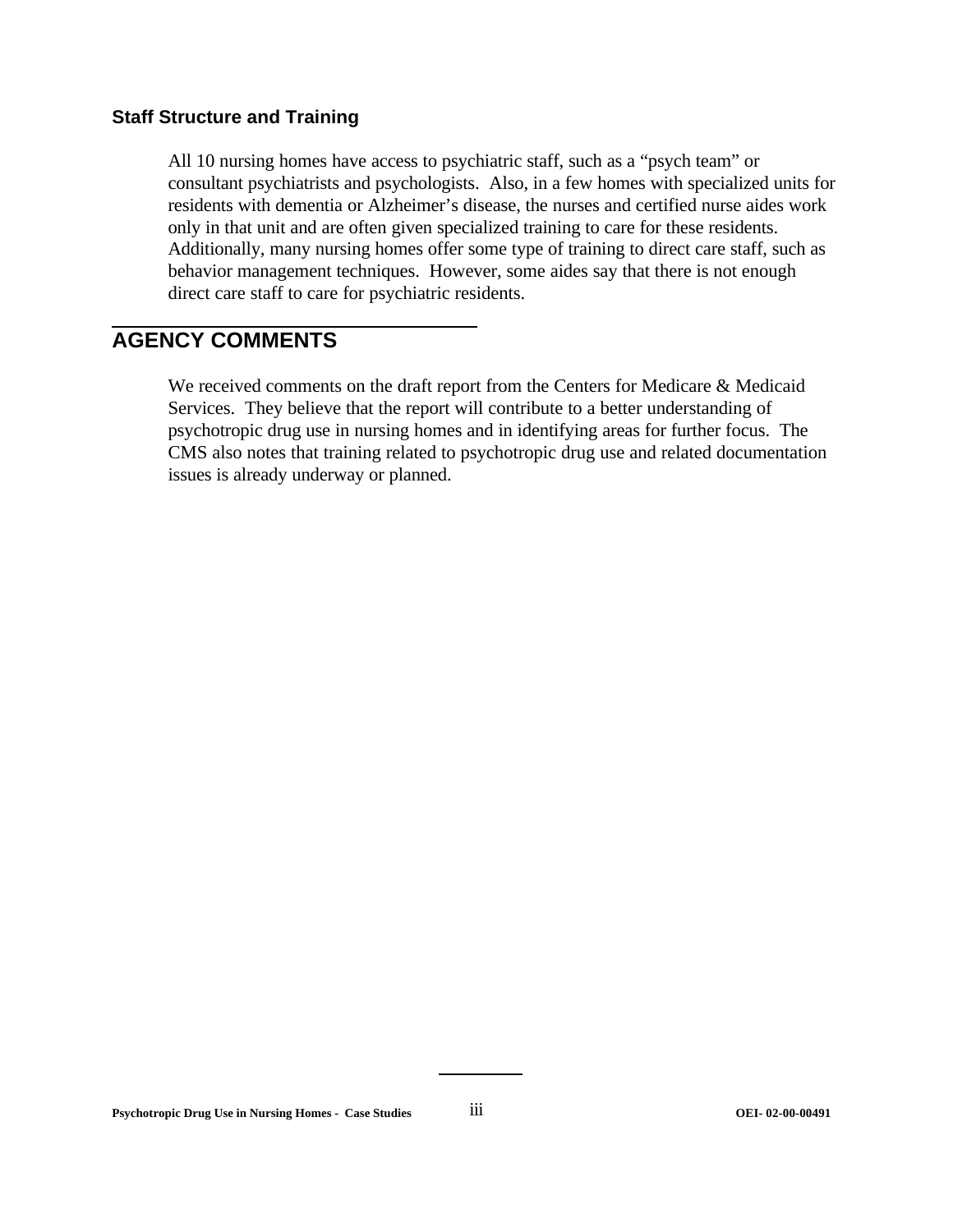# **TABLE OF CONTENTS**

#### **PAGE**

### **INDIVIDUAL CASE STUDIES**

| <b>APPENDIX</b> |  |
|-----------------|--|
|                 |  |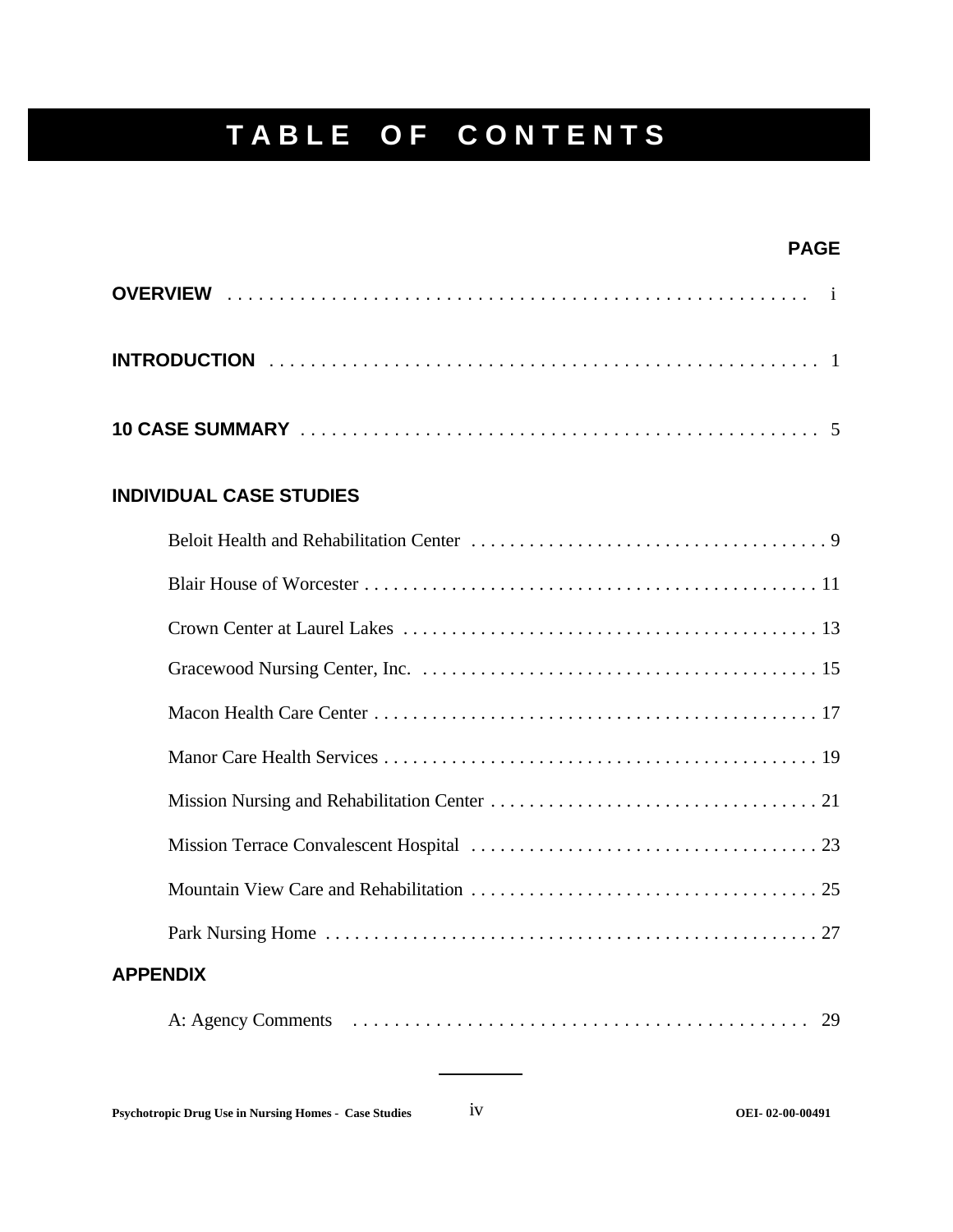# **INTRODUCTION**

# **PURPOSE**

To provide supplemental information to our main report "Psychotropic Drug Use in Nursing Homes" by describing 10 nursing homes' use and monitoring of psychotropic drugs.

# **BACKGROUND**

This report supplementals our main inspection on the use of psychotropic drugs in nursing homes, which found that these drugs are generally used appropriately. The Senate Special Committee on Aging requested that the Office of Inspector General look at the extent to which psychotropic drugs are being used as inappropriate chemical restraints in nursing homes. Usage rates for these drugs have been increasing since 1995. A chemical restraint is the use of a drug to control an individual's behavior and is legally appropriate only if used to ensure the physical safety of residents or other individuals.

#### **Psychotropic Medications**

Psycho-pharmacologic medications are drugs that affect brain activities associated with mental processes and behavior. These drugs are also called "psychoactive" or "psychotherapeutic" medications. For clarity, we will refer to this class of drugs throughout our study as "psychotropics." Psychotropic medications are divided into four broad categories: anti-psychotic; anti-depressant; anti-anxiety; and hypnotic medications.

#### **Omnibus Budget Reconciliation Acts of 1987 and 1990**

In December 22, 1987, Congress enacted comprehensive nursing home reform with the Omnibus Budget Reconciliation Act (OBRA) of 1987 (P.L. 100-203). As part of OBRA 1987, Congress passed the comprehensive Nursing Home Reform Act (NHRA). This Act mandates that residents be free from "physical or chemical restraints imposed for the purposes of discipline or convenience." It also states that restraints may only be imposed to ensure the physical safety of the resident or other residents and only upon the written order of a physician that specifies the duration and circumstances under which the restraints are to be used. Further, the nursing Home Reform Act limits the use of "as needed" (PRN) orders and requires efforts to withdraw the drug or decrease dosage be made for residents who are receiving psychotropic drugs.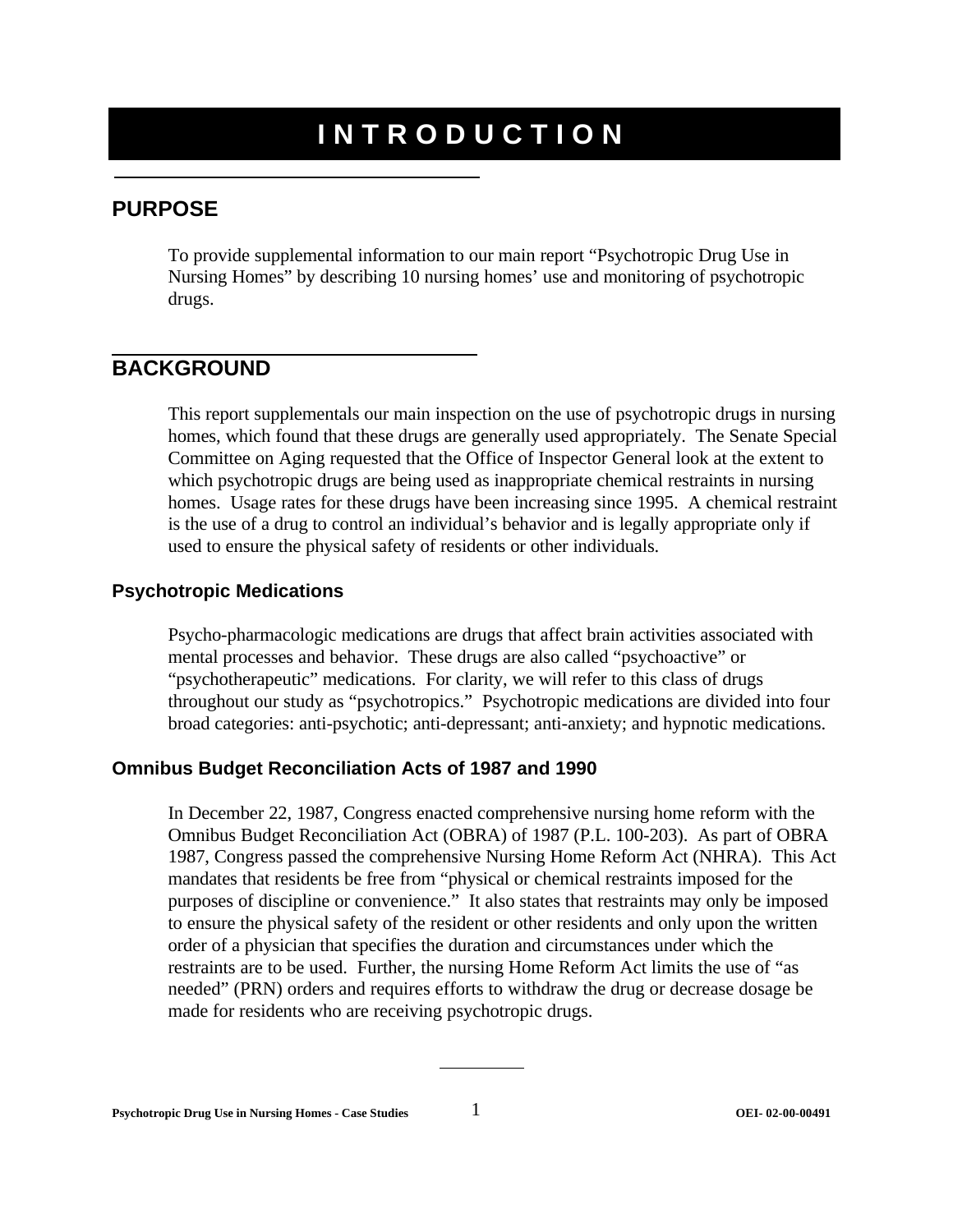Additionally, the Omnibus Budget Reconciliation Act (OBRA) of 1990 requires the regulation of certain drugs in nursing homes and the establishment of Drug Regimen Reviews for nursing home residents. The provisions of Section 4401 of OBRA 1990 involve pharmacists more actively in resident care by refocusing pharmacists from a product oriented role to one involving clinical practice responsibilities for reducing potential drug therapy problems.

#### **The Centers for Medicare & Medicaid Services Regulations**

To implement the requirements of OBRA 1987, on February 2, 1989, the Centers for Medicare & Medicaid Services (CMS), formerly known as the Health Care Financing Administration, finalized regulations (42 C.F.R §483.25(1)) on anti-psychotic medications and unnecessary drugs. These regulations were further refined in 1991. The CMS regulations state that each resident's drug regimen must be free from unnecessary drugs and define what is considered an unnecessary drug. An unnecessary drug is any drug used:

- in excessive dose;
- for excessive duration;
- C without adequate monitoring or without adequate indications for its use; or
- in the presence of adverse consequences, which indicate the dosage should be reduced or discontinued.

In addition, the CMS regulations state that residents who have not previously used antipsychotic drugs should not be given these drugs unless anti-psychotic drug therapy is necessary to treat a specific condition as diagnosed and documented in the clinical record. Further, the regulation mandates that residents who use anti-psychotic drugs receive gradual dose reductions and behavioral interventions, unless clinically contraindicated, in an effort to discontinue these drugs.

In July 1995, the CMS completed the final step in the implementation of OBRA 1987 by introducing new tasks into the nursing home survey process. Further refinements to survey procedures and interpretive guidelines were implemented on July 1, 1999. Some of these are specific to psychotropic drug therapy, including: new investigative protocols and the incorporation of quality indicators (QIs) based on the Minimum Data Set (MDS) into the off-site survey process; an update to the list of anti-psychotic drugs that can be cited as unnecessary or misused under tag number F329; the addition of drug therapy guidelines; and a revised definition of "medication error."

#### **Methodology**

We selected a purposive sub-sample of 10 nursing homes in different States to visit onsite. These 10 nursing homes were selected based on five criteria: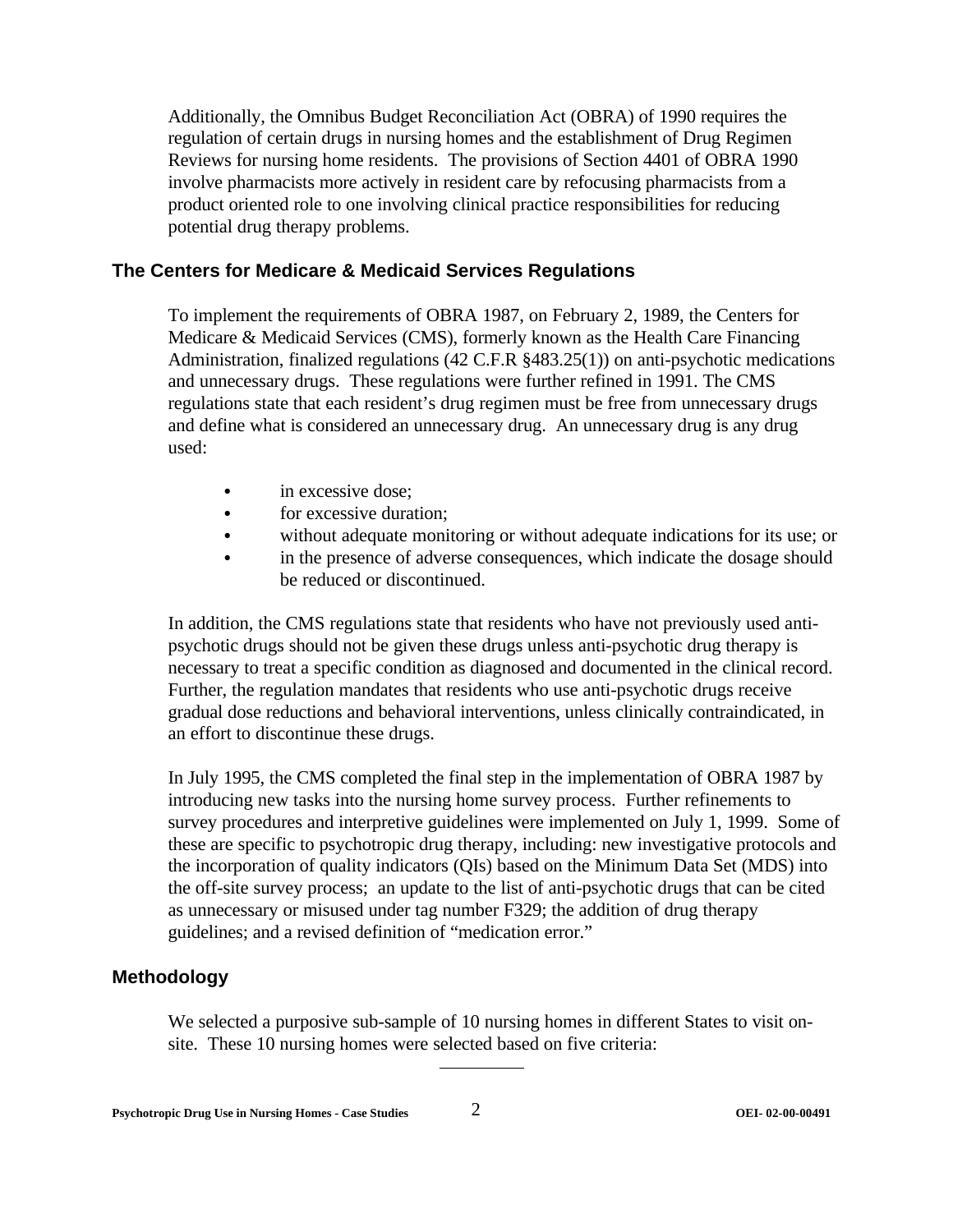- geographical location
- number of residents in November 2000
- psychotropic drug usage rate in November 2000
- urban/rural location, and
- ownership status

We chose nursing homes in California, Florida, Idaho, Maryland, Massachusetts, Missouri, New York, Ohio, Texas, and Wisconsin. Five of the facilities were large (more than 100 residents), four were medium (61-99 residents), and one was small (less than 60 residents). Also, four of the homes had a high psychotropic drug usage rate (greater than 34 percent), four had a moderate rate (18 to 34 percent), and two had rates of less than 18 percent. Lastly, based on census data, eight of the nursing homes were located in an urban area while two were rural. Nine were for-profit while one was non-profit.

While on-site at these 10 facilities, we interviewed both administrative as well as direct care staff. Our administrative interviews included discussions with nursing home administrators, directors of nursing, medical directors, consultant pharmacists, psychiatrists, social workers, and psychologists. We spoke with these respondents about how psychotropic drugs are being used and monitored in their facility. We also interviewed nurses and certified nurse aides in each facility separately from administrative staff about how they care for and monitor residents on psychotropic drugs and how they handle aggressive residents. Lastly, while on-site we spoke with and observed the residents in our sample and toured the facility, including observing at least one structured activity or meal.

In addition to reporting each nursing home's case study individually, we conducted a cross case analysis of the inspectios team's observations and interviews with nursing home staff. We used a summary matrix to identify four approaches the nursing homes use to manage residents taking psychotropic drugs. These are: psychotropic drug treatment protocols; non-pharmacologic alternatives; appropriate use of chemical restraints; and staff structure and training. The results of this cross case analysis are reported in the cross case summary.

#### **Limitations**

This methodology has several limitations. First, the approaches we describe are based on self-reported information that we did not independently validate. This information is based primarily on a description of policies and not necessarily of direct practices. Our intention is not to endorse these policies but rather to describe a cross section of nursing home approaches to managing residents taking psychotropic drugs. Finally, we did not examine overall quality of care in any of the 10 nursing homes.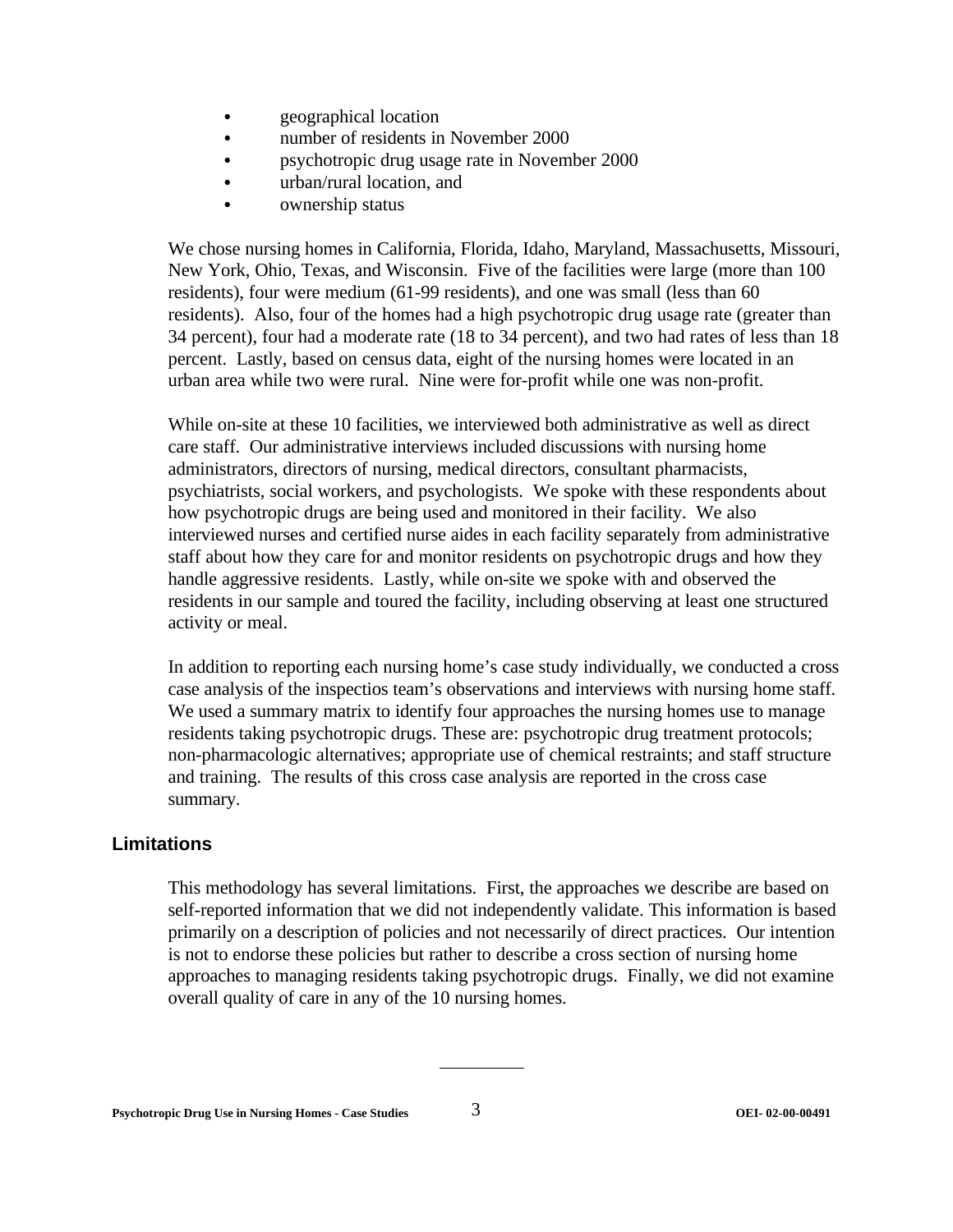This inspection was conducted in accordance with the **Quality Standards for Inspections** issued by the President's Council on Integrity and Efficiency.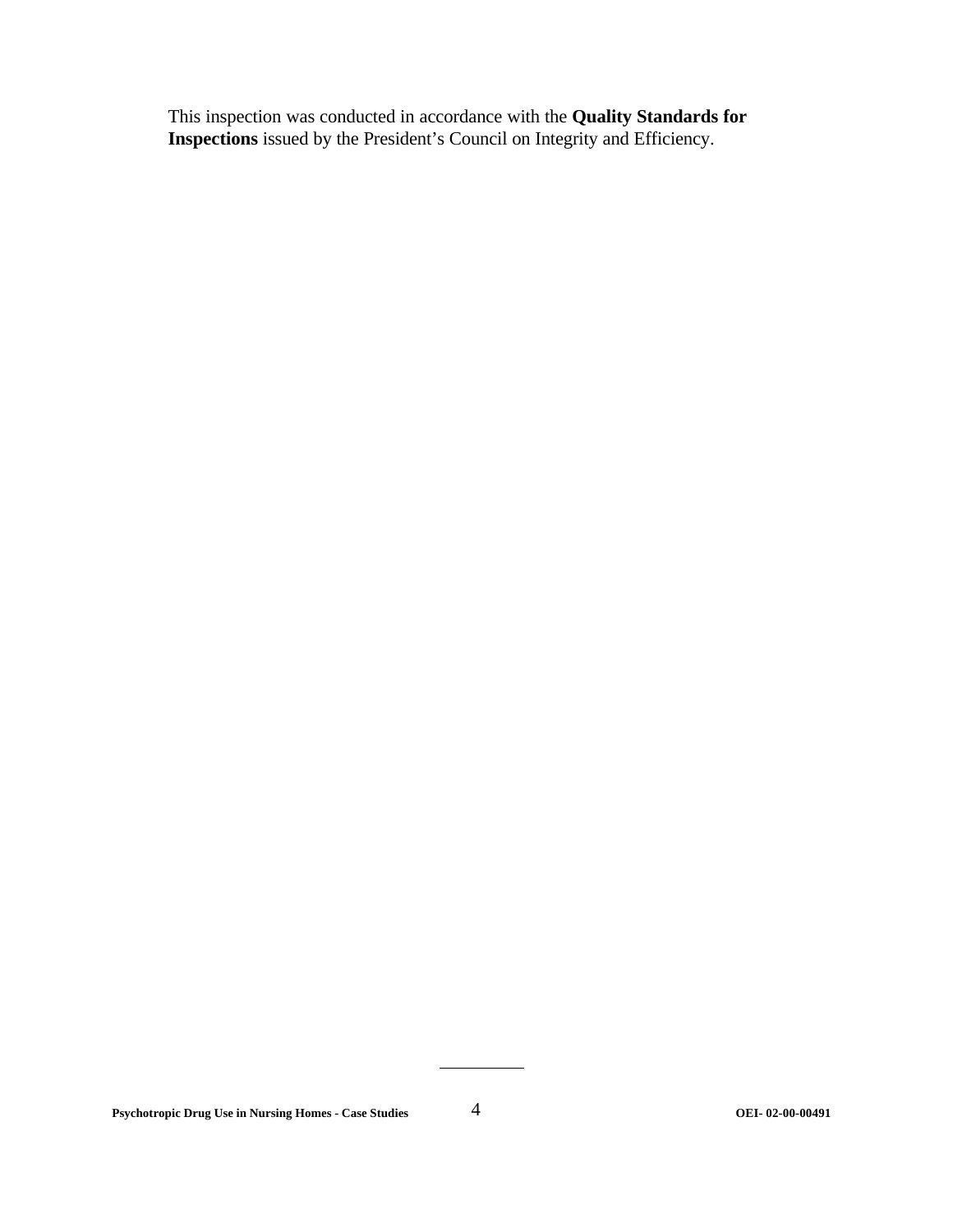# **10 CASE SUMMARY**

In the main report, our medical record review determined that psychotropic drug use in nursing homes is generally appropriate. This supplemental information describes nursing homes' self-reported approaches for managing residents taking these drugs. It is intended to assist the reader in better understanding the findings of the main report and to instruct individuals interested in this topic.

Based on the analysis of our interviews and the inspection team's observations, we identified four similarities in the 10 nursing homes' approaches. These are:

- 1. Psychotropic drug treatment protocols
- 2. Non-pharmacologic alternatives
- 3. Appropriate use of chemical restraints
- 4. Staff structure and training

#### **Psychotropic Drug Treatment Protocols**

A drug treatment protocol consists of the general practices used to manage residents' drug therapy. Such protocols are important given the growing prevalence of psychotropic drug use among nursing home residents. In fact, our main report, "Psychotropic Drug Use in Nursing Homes," found that at least one third of the nursing home residents in our sample entered the facility already on their psychotropic medication. Also, most of our case study respondents say that many residents are already taking a psychotropic drug at their time of admission.

Respondents in all 10 nursing homes describe using similar practices for managing their residents' psychotropic drug therapy. These include resident physical and/or psychosocial evaluations, behavior monitoring programs, tracking of side effects and adverse reactions, and dose reductions. In fact, the results of our medical record review from the main report show that nearly all the psychotropic drugs being used by residents in our sample are being used without adverse consequences and with adequate monitoring.

Respondents in all 10 nursing homes say they evaluate residents prior to starting psychotropic drug therapy in the nursing home in order to rule out non-psychiatric causes of their behavior. This is supported by the results of our medical record review, that found that in most cases, residents' behavioral symptoms are not being caused solely by environmental stress or medical conditions. Most respondents mention that they give residents a physical work-up when a change in their behavior occurs; respondents say identifying what might be precipitating the problem behavior and removing it is important. Several respondents also mention assessing residents' spiritual, social, and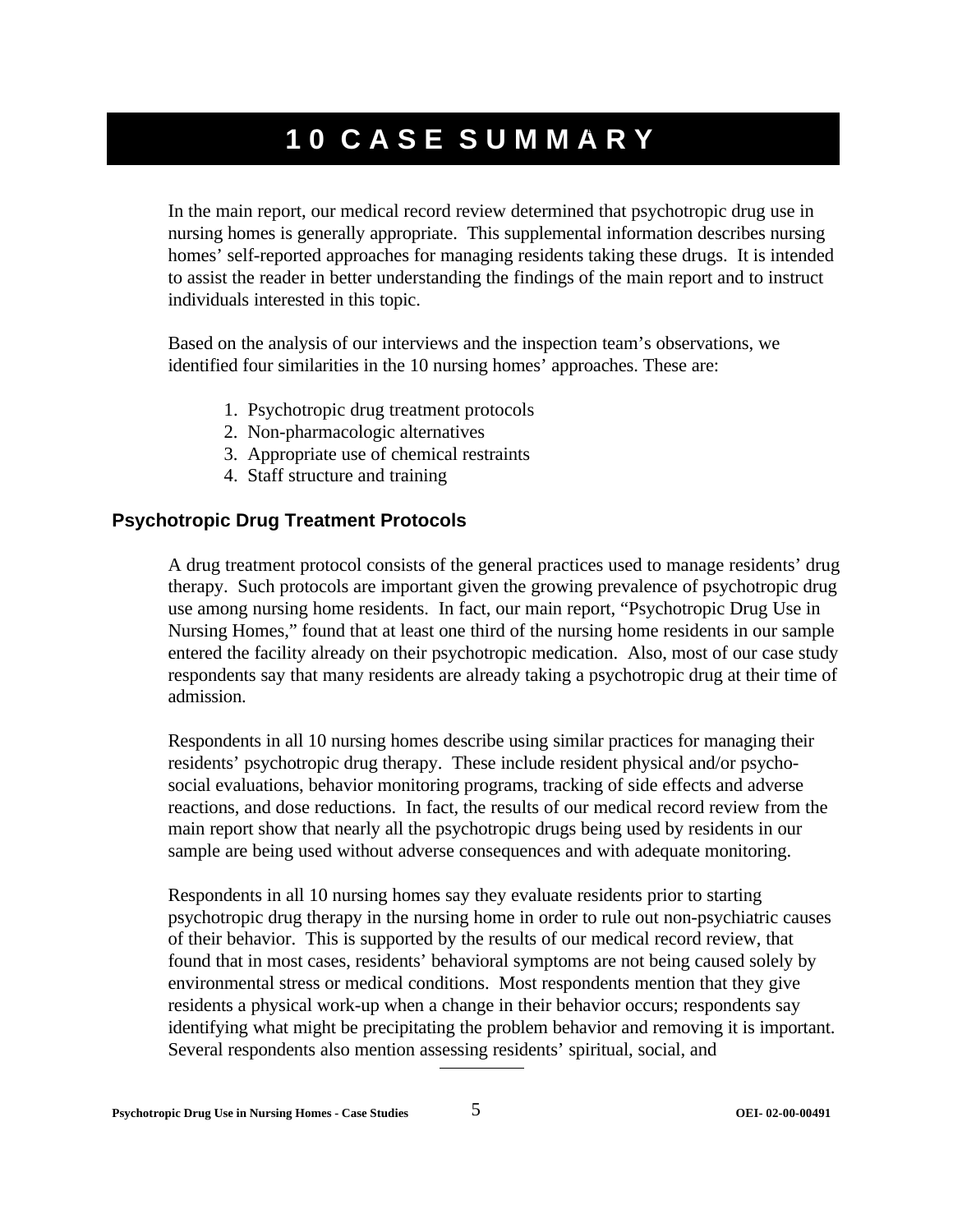pain status. When other causes are ruled out and drug therapy is initiated, most facilities believe a philosophy of "start low and go slow" is the best practice. This means that the drug therapy is initiated at the lowest possible dose with incremental increases when necessary.

All 10 facilities say they begin behavior monitoring at the time of admission for residents already taking psychotropic drugs. In three of the 10 homes, respondents say they begin behavior monitoring for all new admissions. Respondents say that behavior monitoring allows a more accurate understanding of how residents are responding to their psychotropic drug therapy and whether they are appropriate candidates for dose reduction. Some nursing homes document behavior monitoring in the medication administration record (MAR) and others have developed specialized behavior monitoring sheets.

Most of the nursing homes use the Drug Regimen Review (DRR), conducted by their consultant pharmacist, as an important element for monitoring psychotropic drug use. They say that the monthly DRR is helpful for identifying problems or potential problems. Some facilities report using the DRR as a tracking tool when monitoring for dose reduction, side effects, dosage appropriateness, and adequate documentation in the resident's medical record.

The importance attributed to DRRs by our case study respondents is supported by our review of all nursing homes' DRRs in our main report, "Psychotropic Drug Use in Nursing Homes." The DRRs we reviewed for that study include the pharmacist's recommendation to change a medication in order to improve the management of a resident's behavioral symptoms, as well as a recommendation to re-evaluate or discontinue PRN ("when necessary") drug orders. The DRRs also commonly include a suggestion to decrease dosage, a reminder that reduction attempts are past due, or an identification of medication errors, such as when inappropriate duplicate drugs are being given.

Nursing home respondents also report other methods for managing their residents' psychotropic drug therapy. These include daily or weekly monitoring in nurses' notes, periodic psychiatrist assessments, and corporate reviews of psychotropic drug therapies.

Finally, seven nursing homes report using interdisciplinary review committees to monitor the use of psychotropic drugs, including monitoring for side effects and adverse reactions. A few of these committees are part of periodic quality assurance team meetings. Attendees at these committees can include: the medical director, administrator, director of nursing, department heads, consultant pharmacist, MDS RN coordinator, social worker, psychiatrist, psychologist, and other direct care staff. The administrator of a nursing home with many mentally ill residents believes a multi-disciplinary approach results in quality of care for all residents, saying "we focus on a coordination of services."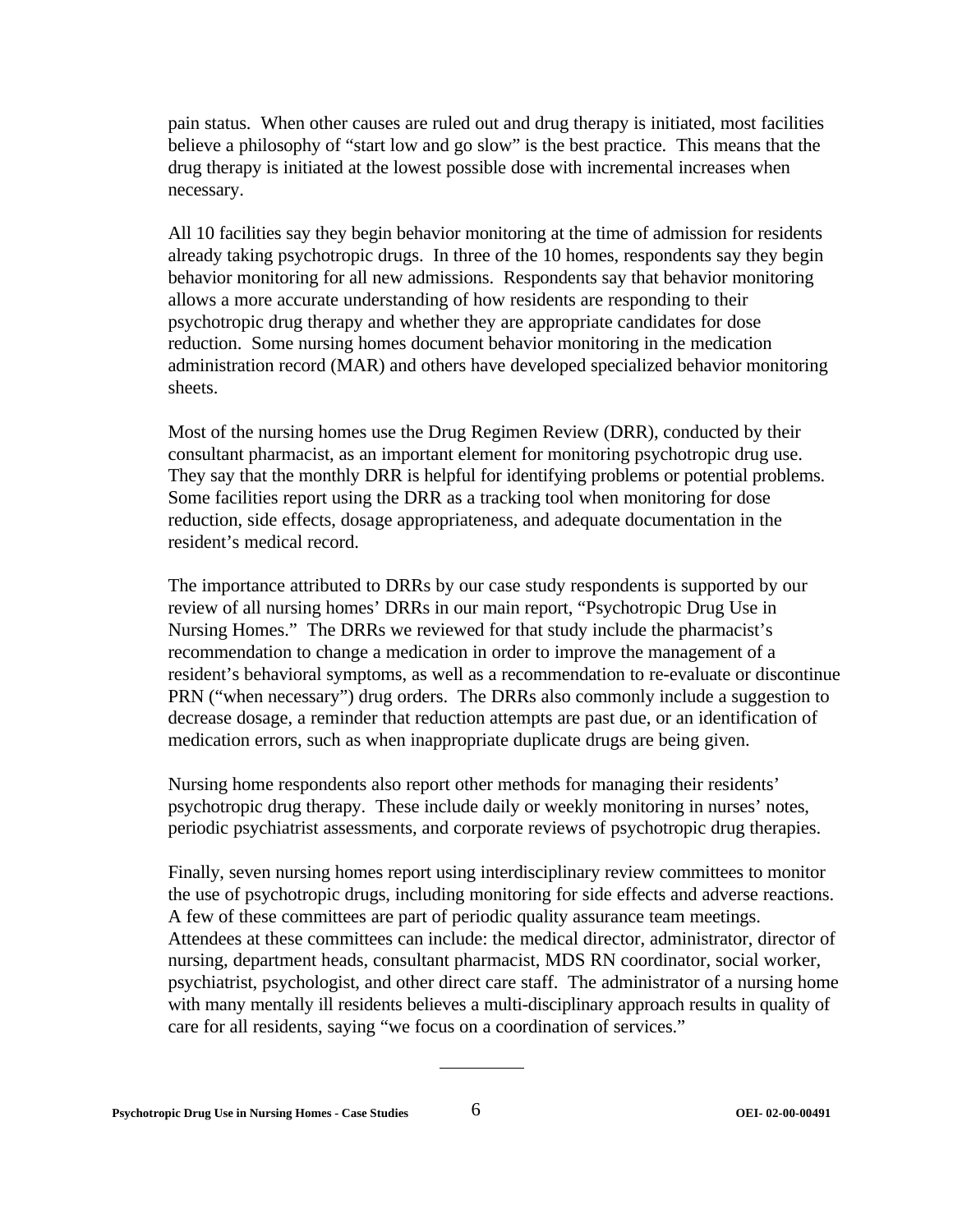#### **Non-Pharmacologic Alternatives**

All 10 nursing homes we visited are using alternative non-pharmacologic interventions for residents with psychiatric disorders and problem behaviors. The staff at all 10 report using similar behavior management techniques to care for residents who are acting out, are confused or agitated, or who exhibit other behavioral symptoms. These include interesting the resident in something else (redirecting); providing intensive one-to-one direct care (one-to-one); letting the resident have time alone (time out); talking to the resident about what is bothering them (emotional support); removing the resident to a different area in the nursing home (relocating); and leaving the resident and returning at a later time (re-approaching). In fact, during several of our visits, we observed some of these techniques, such as individual staff members spending time with residents who seemed disturbed or agitated and staff redirecting residents to other activities or locations.

Nursing home respondents also try other non-pharmacologic approaches. They may try to get the family involved in the resident's day-to-day life at the nursing home. In addition, staff also note the importance of having the same staff person care for the same resident in order to establish an ongoing relationship between the two. However, they will also consider changing staff if a resident does not get along with that individual. A few respondents also say that for residents whose problem behavior occurs suddenly, it could be the timing of an activity or physical care that is causing the problem; a change in timing can therefore be helpful. Several respondents also told us that environmental modification, such as keeping the nursing home free of confusing objects, contributes to residents' emotional wellbeing. Finally, some nursing homes try innovative approaches such as pet therapy, recreational activities, or massage therapy.

#### **Appropriate Use of Chemical Restraints**

We asked all respondents about the appropriate use of chemical restraints in their nursing home. Overall, respondents express a general reluctance to use a psychotropic drug solely as a chemical restraint. However, eight explain that they may use a psychotropic drug when residents' behavior is harmful to themselves or to others; the other two say they have not had a need to use a restraint. For example, respondents in one facility say they would use a restraint if a resident was striking other residents or staff. At another facility, respondents provide a specific example of using a restraint when a resident was continually throwing herself from her bed to the floor. Medical directors and administrators at a few nursing homes describe using Risperdal and Zyprexa, two antipsychotic medications, as chemical restraints in residents who are extremely combative with care or hallucinating. Respondents at other nursing homes say Ativan, an anti-anxiety drug, will be given for escalating behaviors.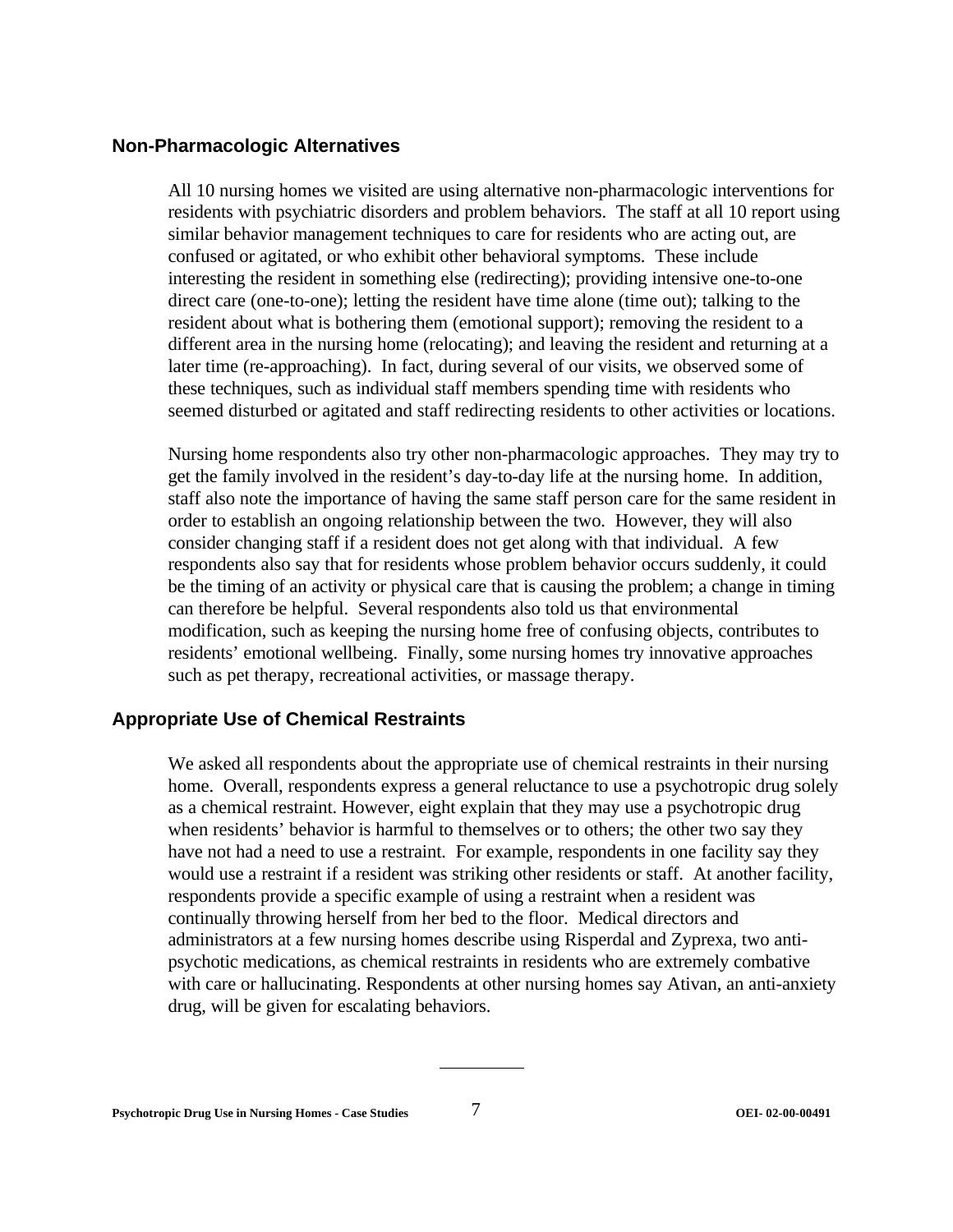#### **Staff Structure and Training**

All 10 nursing homes have access to psychiatric staff, typically on a consultant basis. For example, in one nursing home with a high proportion of mentally ill residents, they contract with a company to provide a "psych team," whose members could include psychiatrists, psychologists, geriatric nurse practitioners, and other geriatric specialists. This team evaluates and manages residents. Other nursing homes may use individual psychiatrists and/or psychologists on a consultant basis. These consultants may assess residents taking psychotropic drugs and/or who are enrolled in behavior management programs. Lastly, in all of the nursing homes, residents may also have their own private physicians who manage their psychotropic drugs.

Nursing homes may structure their direct care staffing assignments for residents taking psychotropic drugs in different ways. In a few homes with specialized units for residents with dementia or Alzheimer's disease, the nurses and certified nurse aides (CNAs) work only in that unit and are often given specialized training to care for these residents. Additionally, many nursing homes offer some type of training to direct care staff, such as behavior management techniques. Further, a few homes provide in-service education to nursing staff on psychotropic drug therapy.

We also asked CNAs about caring for residents taking psychotropic drugs. A majority of CNAs say that when a resident in their care requires full assistance, care duties for other residents in their care will be shifted to another CNA. Some also say that there is not enough direct care staff to care for psychiatric residents. Despite these concerns, however, when CNAs were asked what they like most about their jobs, they overwhelmingly responded "the residents."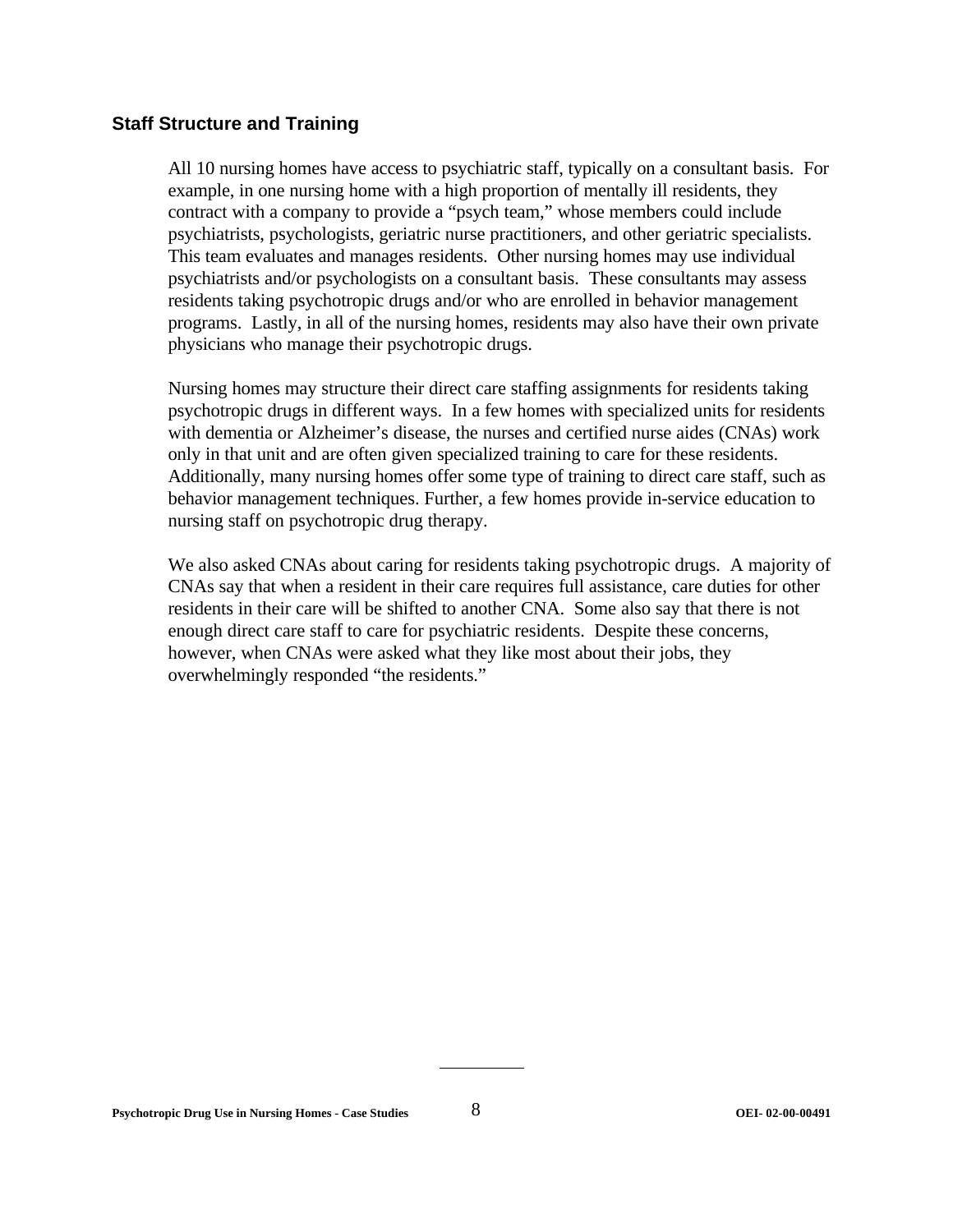# **INDIVIDUAL CASE STUDIES**

# **BELOIT HEALTH AND REHABILITATION CENTER**

- Located in Beloit, Wisconsin, a small town in southern Wisconsin
- $\bullet$  For-profit nursing home
- C 148 beds (60 Medicare certified, 148 Medicaid certified)

#### **Facility Profile**

Beloit Health and Rehabilitation Center caters to long term residents, most of whom have dementia and other mental disorders. These residents also tend to be clinically complex, with multiple medical problems requiring intensive daily assistance. Beloit Health and Rehabilitation Center also has a separate Alzheimer's Unit, one of the few nursing homes in the area to have such a unit. Despite their high proportion of residents with mental disorders, their psychotropic drug use has been decreasing over the past several years. Currently, they have a moderate rate of 22 percent.

#### **Approach to Psychotropic Drug Therapy**

The Beloit Health and Rehabilitation Center follows a "start low, go slow" protocol for their residents' use of psychotropic drugs, meaning they will initiate drug therapy on a low dose and make gradual modifications. They will first rule out metabolic causes for problematic behaviors before using a drug. A daily clinical review is conducted for all residents on psychotropic drugs and any changes in medication are reviewed by both the director of nursing and the case manager before being implemented. The facility generally follows dosage guidelines established by its corporate office; these are more stringent than Federal guidelines.

This nursing home also utilizes a strong interdisciplinary approach in monitoring psychotropic drugs. One staff member, stressing the importance of a team approach, states, "If [the] pharmacist is the only person tracking drugs, [the drugs] can't be effective." A behavior management program for each resident is established by the case manager and team meetings are held at regular intervals to review each resident's progress and drug use. These meetings are typically attended by the consultant pharmacist, the director of nursing, case manager, and psychologist, as well as other staff members. Further, residents are also referred to a geriatric psychiatrist at a nearby hospital for evaluation and monitoring.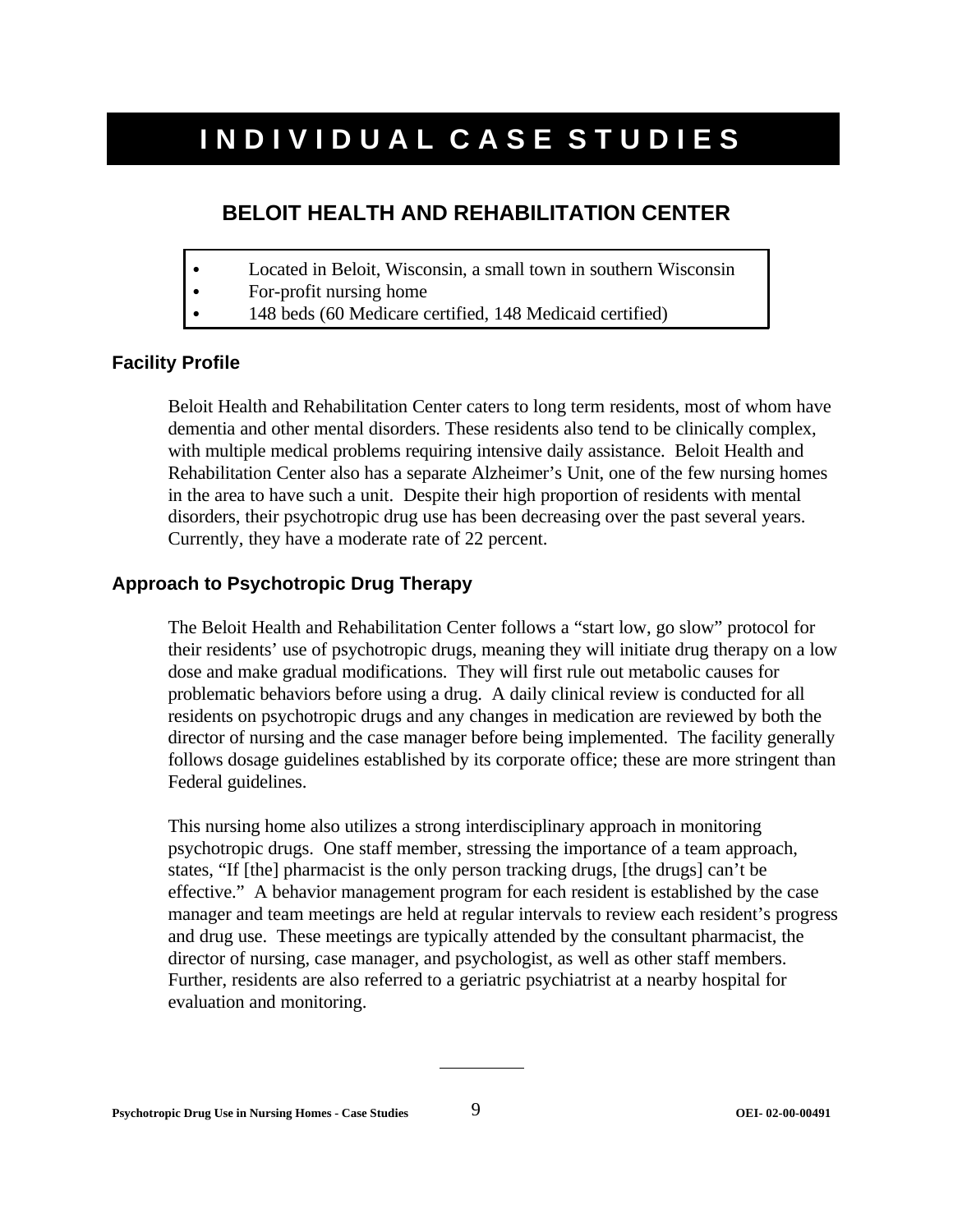#### **Alternative Interventions**

Since staff at Beloit Health and Rehabilitation Center express a strong belief that psychotropic drugs should only be used if every other intervention has failed, they use various non-pharmacologic interventions for handling problematic behaviors. They will try intensive "one-on-ones", in which a staff member is assigned to an individual resident for 24 hours a day, until a resident's problem behavior is modified or controlled. Staff at the nursing home say they are willing to accept some combative behavior in residents as long as the behavior is not dangerous for the resident or others in the facility. In fact, during our visit, we observed staff interacting with and comforting residents who were out in the hallways and/or appeared distressed by speaking to them in soft, quiet tones and trying to re-direct them to their room or some other activity. Other non-pharmacologic interventions used in the nursing home include small group activities, removal or redirection of a resident who is displaying problem behaviors, and the assignment of new staff to care for a resident. Lastly, a psychologist is actively involved in the nursing home's activities by providing training to staff, consulting on aggressive behavior, conducting psychological evaluations, and providing therapy for some residents with mild Alzheimer's disease or dementia.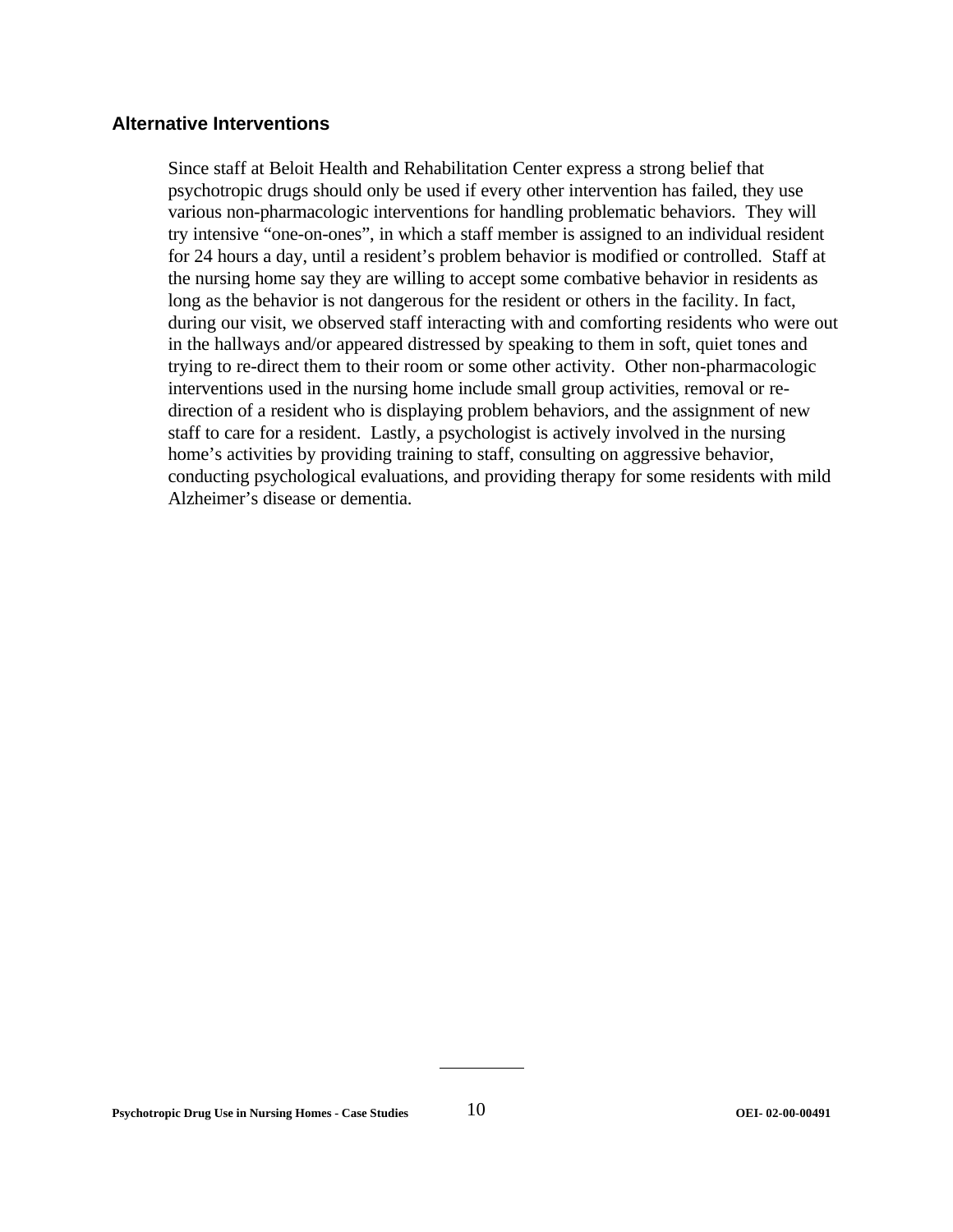# **BLAIR HOUSE OF WORCESTER**

- Located in Worcester, Massachusetts, a small industrial city near Boston
- For-profit nursing home
- 75 beds (75 Medicare certified, 75 Medicaid certified)

# **Facility Profile**

Blair House of Worcester cares exclusively for residents with dementia. The residents are in various stages of dementia and about 30 to 50 percent have a history of mental illness. Since this home is the only one of its kind in the area, it serves residents from both rural and urban Massachusetts and Connecticut. Further, Blair House accepts residents who have failed in other nursing homes.

This nursing home has a higher psychotropic drug usage rate (66 percent) than the others in our sample. One of the home's medical staff explains this rate by saying that, "dementia is a disease that causes people to act just on raw impulse. The anti-psychotic drugs slow them down and help them to deal with their impulses."

# **Approach to Psychotropic Drug Therapy**

Blair House has established a process which staff follow before prescribing a psychotropic drug. For the first 48 hours that residents are in the facility, the staff record their behaviors on a standardized behavior monitoring sheet. Then the social worker develops a specialized behavior management plan and monitoring sheet. If it is needed, they ask the psychiatric team, consisting of the psychologist, psychiatric nurse practitioner, and psychiatrist, for a consultation which may result in revision of the behavior management plan. If after several weeks the resident's behavior has not improved, the psychiatric nurse practitioner may prescribe a low dosage of a psychotropic medication.

When initiating psychotropic drugs as a new therapy or when a change in condition occurs, staff at Blair House try to start with a low dosage and gradually increase until the resident improves. Staff make it a point to allow time for a new resident to adjust to the facility before prescribing medication. A similar process is followed when a resident develops a behavior in the facility. Staff also rule out physical problems, such as urinary tract infections, before using drugs.

Blair House uses several methods to monitor and minimize psychotropic drug usage. Nurses monitor behavior episodes and the side effects of the psychotropic drugs on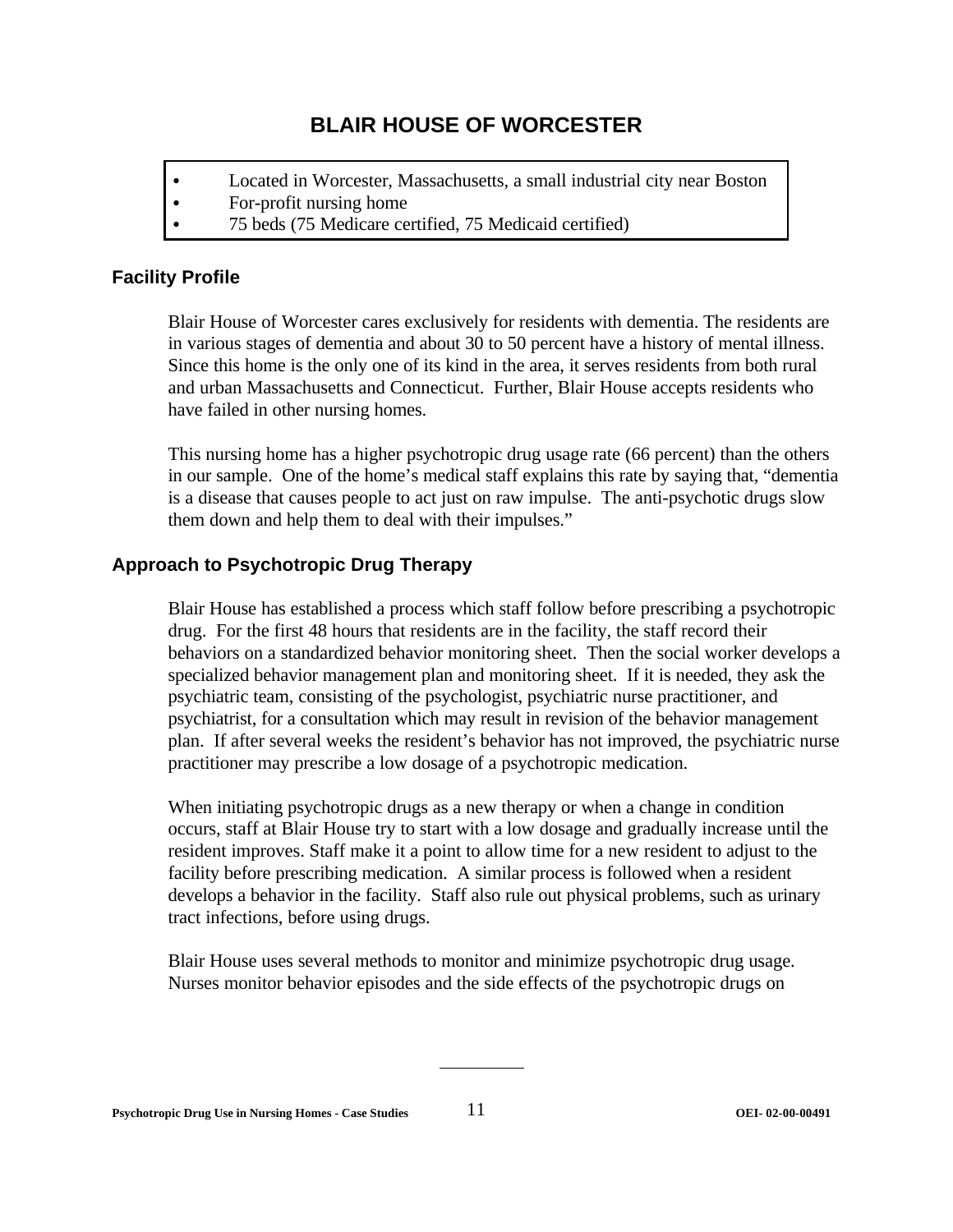monitoring sheets. The consultant pharmacist will recommend reductions when the resident has exhibited none of the targeted behaviors for three to four months. Otherwise, staff attempt a reduction at least every six months. In addition, when possible they try to prescribe the lowest possible dose of anti-psychotics by combining it with another medication, such as an anti-depressant.

#### **Alternative Interventions**

The facility's staff use behavior management techniques instead of or in combination with psychotropic drugs. Specifically, the staff use the techniques of redirection and reassurance. For example, a staff member may bring a distraught resident to a quiet place for milk and cookies or call a family member to speak to the resident. In addition, staff will redirect disruptive behavior. They also do not attempt to reorient delusional residents. For example, we observed one resident calling out the name of her sister, who had passed away years ago. The resident wanted her sister's assistance. Part of the behavior management plan for this resident was for staff to tell her that her sister "would be here soon." Further, Blair House trains all staff about handling the behaviors of residents with dementia. The administrator believes this training, along with the specialized experience of the nurses and certified nurse assistants, is advantageous to the residents. During our site visit, we observed that most of the residents in this facility were active; many were walking throughout the hallways and interacting with staff. Other residents were participating in a group activity.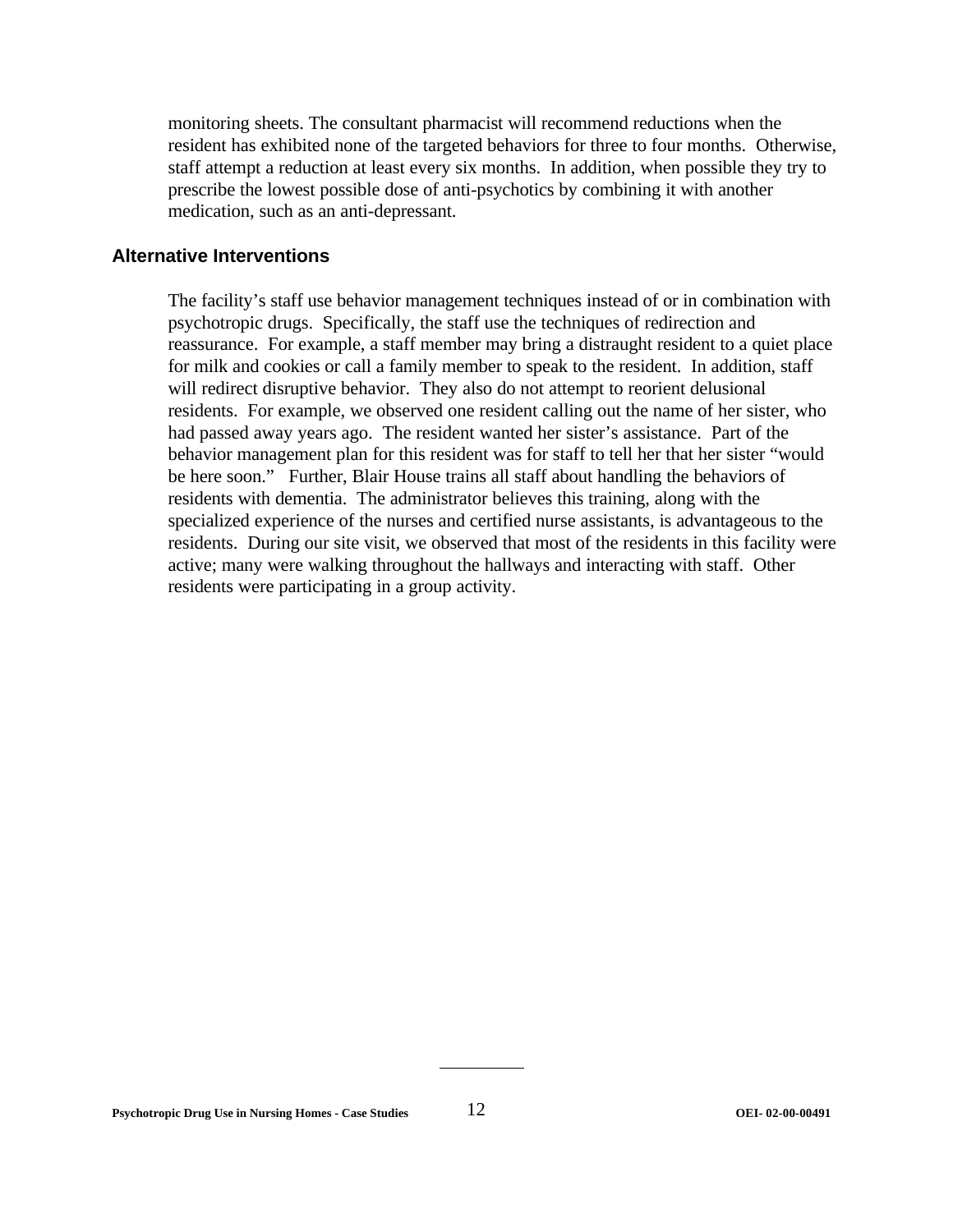# **CROWN CENTER AT LAUREL LAKE**

- Located in Hudson, Ohio, a suburb of Cleveland
- $\bullet$  Non-profit nursing home
	- C 75 beds (75 Medicare certified, 0 Medicaid certified)

# **Facility Profile**

Crown Center at Laurel Lakes is part of a larger campus that offers assisted and independent living to its residents. The nursing home shares services, such as recreational activities and physical therapy, with the assisted living unit. About 75 percent of the nursing home residents come from the assisted or independent living units. The nursing home has a mix of both short-term and long-term residents with a variety of needs. In addition, residents from the independent living and assisted living volunteer in the nursing home by visiting and sometimes sitting with an upset resident. According to the staff, the nursing home residents in this facility are of a higher socio-economic class, education level, and have higher family involvement than average.

Crown Center has a drug usage rate of 25 percent, which is moderate in comparison to the other homes in our sample. The medical director attributes this rate to standing "as needed" orders for sleeping medications that are rarely used. He explains that many of the residents in the home are privately funded and pay for their own sleeping medication; therefore, the nursing home is hesitant to cancel the order, even when the drugs are not used regularly.

# **Approach to Psychotropic Drug Therapy**

Crown Center's policy is "to encourage safe and effective" drug therapy. They use psychotropic drugs for both short-term and long-term treatment. According to staff, these drugs are used in the short-term to treat psychological problems due to: illness (such as a stroke), the death of spouse or roommate, or depression when first coming to the nursing home. Staff also report that for long-term therapies, psychotropic drugs such as anti-anxieties are sometimes used in conjunction with anti-depressants to treat depression. Also common in this facility are "as needed" orders for residents who need occasional sleep aids. According to staff, "if a resident comes to the facility already using a psychotropic drug and the diagnosis is appropriate, we continue [the drug]." If a new problems arises, the nursing staff chart the resident's behavior for three days and consult the resident's personal physician. The psychologist from the psychological services team reports also providing consultation to the staff and making recommendations for medications.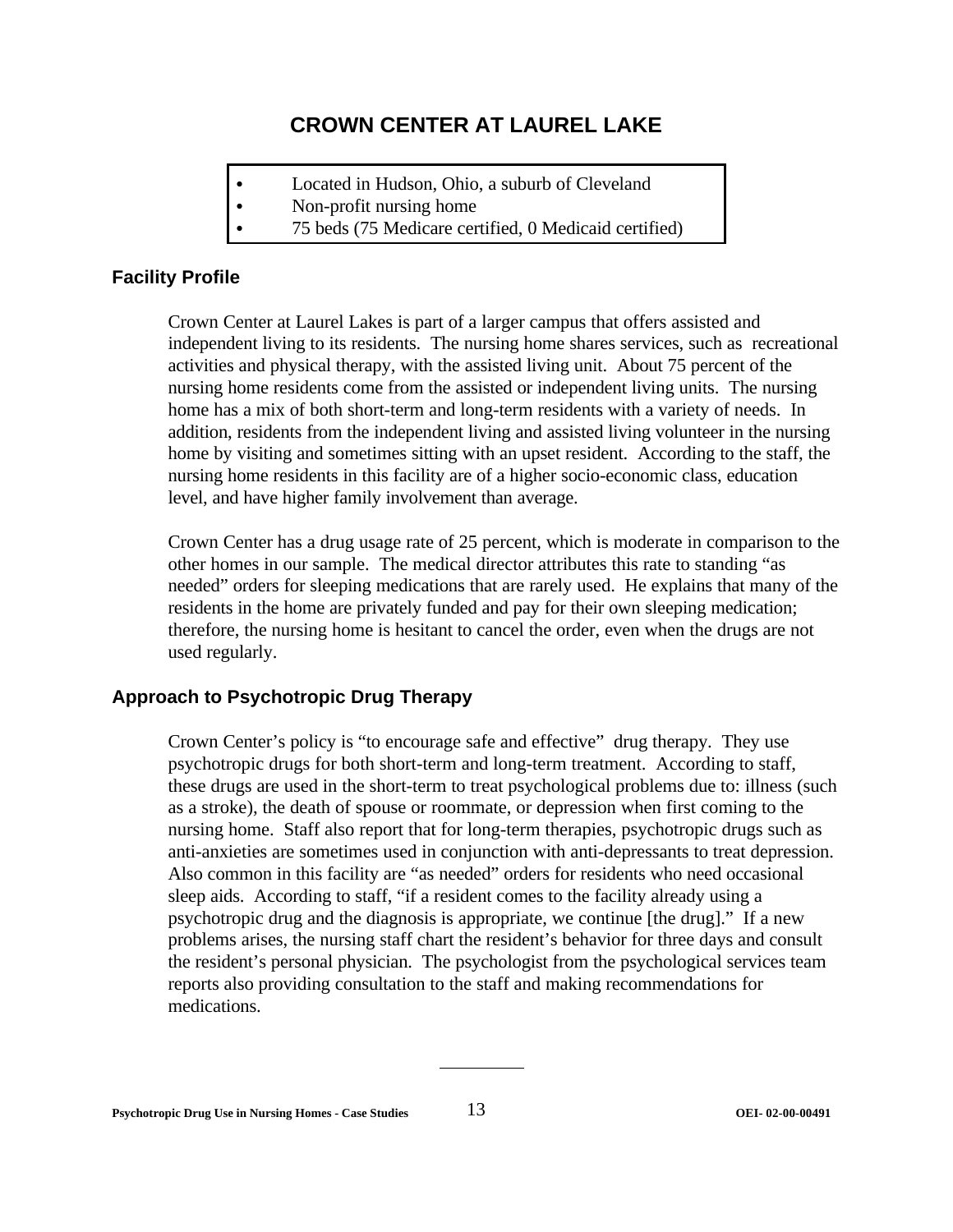Residents on psychotropic drugs are monitored in several ways. Nurses monitor the dayto-day effectiveness of the drugs with a standardized "behavioral monthly flow chart". On this chart, nurses record during each shift the frequency of behavior episodes and side effects. They also record the type of behavior and the intervention as well as the type of side effect and the action taken. The MDS RN coordinator performs a test for side-effects on all residents taking anti-psychotic medications. In addition, the consultant pharmacist reports recommending appropriate dose reductions.

#### **Alternative Interventions**

Staff at Crown Center at Laurel Lake also use various behavior management techniques. The administrator reports that "psychotropics are not the first route to go." When a resident is acting out aggressively, staff report trying to calm the resident by diverting or redirecting them. They may call the family to come in or ask a volunteer to sit with the resident. They may give them food, a book of pictures they like, or massage therapy. One nurse remarked that "if you are with a patient every day you can figure out what they want. Staff here take steps to modify behavior." Lastly, the nursing home also contracts with a psychological consulting company for psychotherapy and behavior management advice.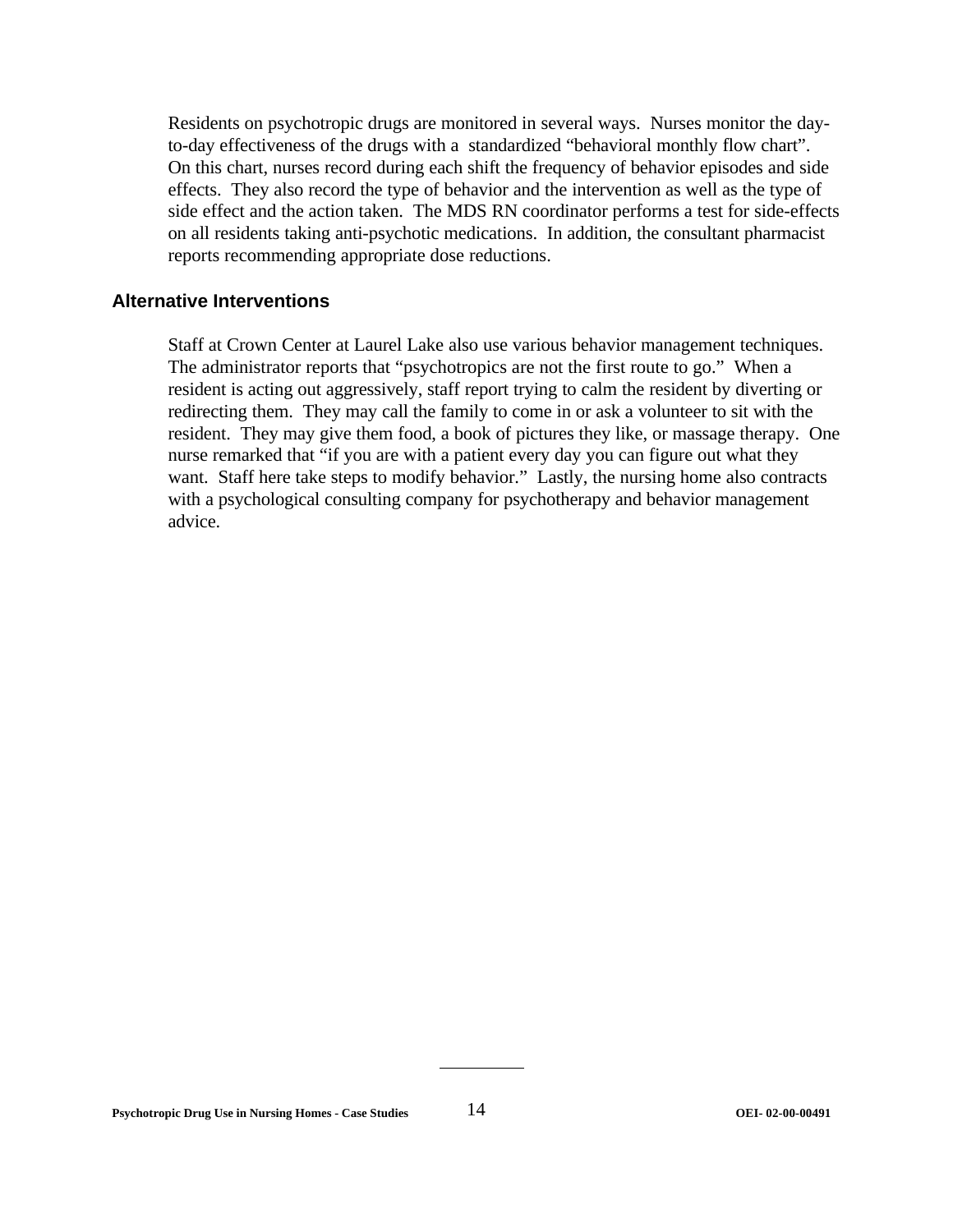# **GRACEWOOD NURSING CENTER, INC.**

- Located in Pinellas Park, Florida, a suburban retirement community
- $\bullet$  For-profit nursing home
- 120 beds (120 Medicare certified, 120 Medicaid certified)

#### **Facility Profile**

At the time of our visit to Gracewood Nursing Center, Inc. a transfer of ownership was in progress. This nursing home has plans to add a specialized orthopedic rehabilitation unit but presently most of the residents are long-term care and 65 and older. Many are bed bound, others are wheelchair bound, and few are ambulatory. A few younger residents with chronic disabling conditions also live at the home. Previous to the change in ownership, the facility had received many deficiency citations in the last three surveys, including a 'G' level in the most current survey. An interim administrator has been hired by the corporation during the transition to improve conditions. Gracewood Nursing Center has a moderate psychotropic drug usage rate of 18 percent.

### **Approach to Psychotropic Drug Therapy**

Gracewood Nursing Center, Inc., has instituted new guidelines and protocols for all residents who come into the facility already taking one or more psychotropic medications and for residents who begin such therapy after admission. First, they will rule out a medical cause for problematic behaviors and evaluate residents for other unmet needs such as dietary dislikes and personality clash with care-givers or roommates. Then, a behavior monitoring program is initiated. For those residents taking anti-psychotics, a bi-annual Abnormal Involuntary Movement Scale (AIMS) test is given.

The nursing home's new guidelines include interdisciplinary strategies to maintain residents at an optimum behavioral level and to monitor the use of psychotropic drugs. Bi-monthly behavior management meetings are conducted during which eight residents are selected for a full medical record review. A monthly "pro psychoactive drug review" is conducted by RN staff who partner with the consultant pharmacist and gerontologist in an effort to reduce dosage when appropriate and/or taper dosage with a goal to discontinue the drug. As one RN respondent says, "We rely heavily on the drug regimen review to identify any problems." The consultant pharmacist also meets with the director of nursing bi-monthly to review charts.

#### **Alternative Interventions**

The staff at Gracewood Nursing Center, Inc. have a strong belief that alternative nonpharmacologic interventions are dependent on their knowledge and understanding of the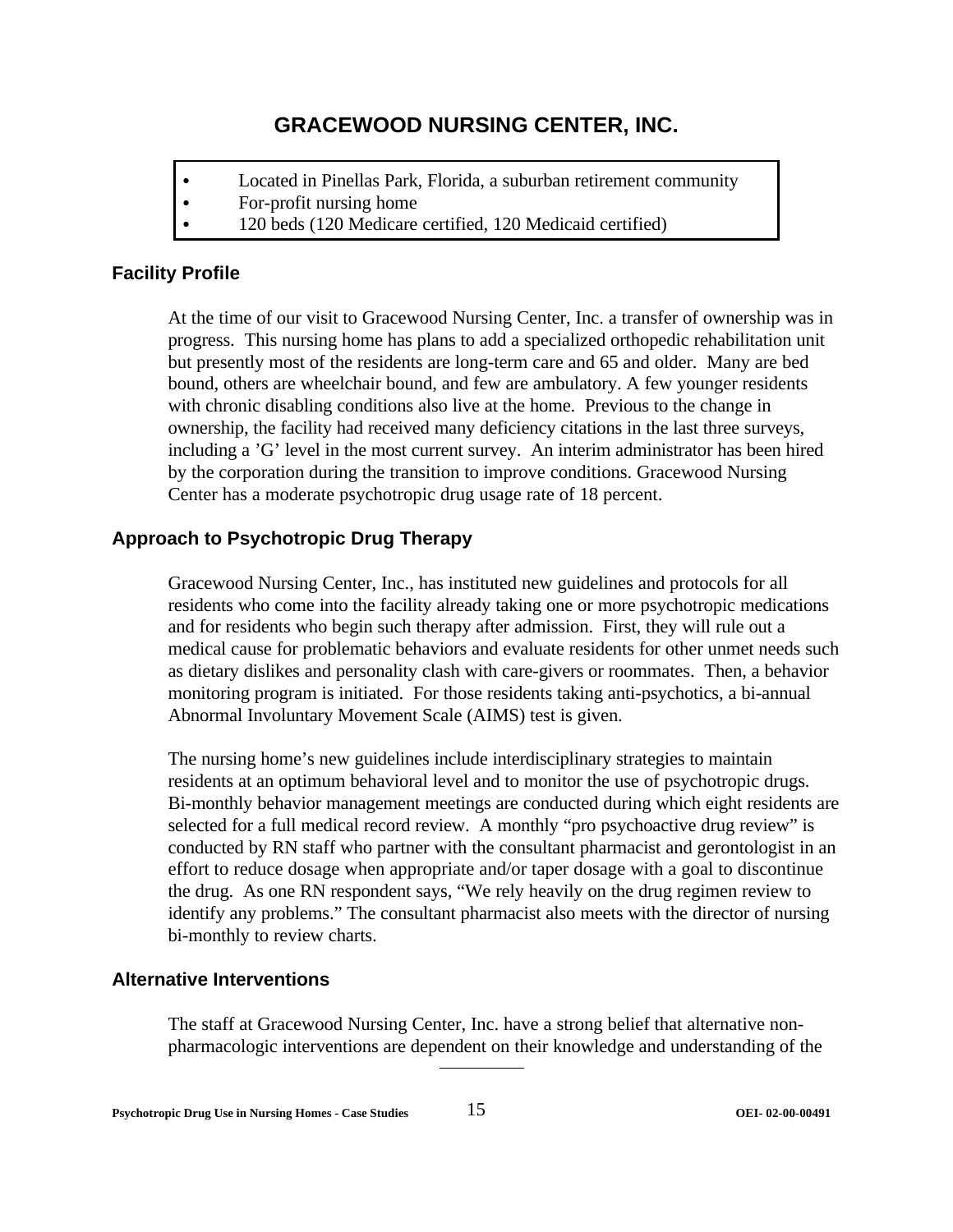resident. They describe several approaches to manage a resident's behavioral symptoms as supportive of the resident, especially when an acute and sudden onset of a behavior occurs. If the resident is aggressively acting out they generally will use one-to-one monitoring. The director of nursing emphasizes that "staff are instructed to talk to the resident in an effort to determine what might be upsetting to them [and] thereby triggering the behavior." One CNA says "if the behavior occurs in the first week of admission, we usually don't consider this a real change in condition but will continue to monitor [the behavior]." Other alternative interventions used in the nursing home include small group day trips outside the facility, touch therapy, and counseling by a member of the clergy.

We noted little activity at this nursing home except for a smoking area in an open center courtyard, where a few of the younger ambulatory residents gather to smoke. During the five hours we were at the nursing home we did not see any planned activities for residents in the multi-purpose common room. One resident, a woman in her early forties who has been living in the home for twelve years and was one of the three residents randomly selected for a medical record review, complained about the care she receives, claiming that the staff is slow to respond to residents' needs and requests.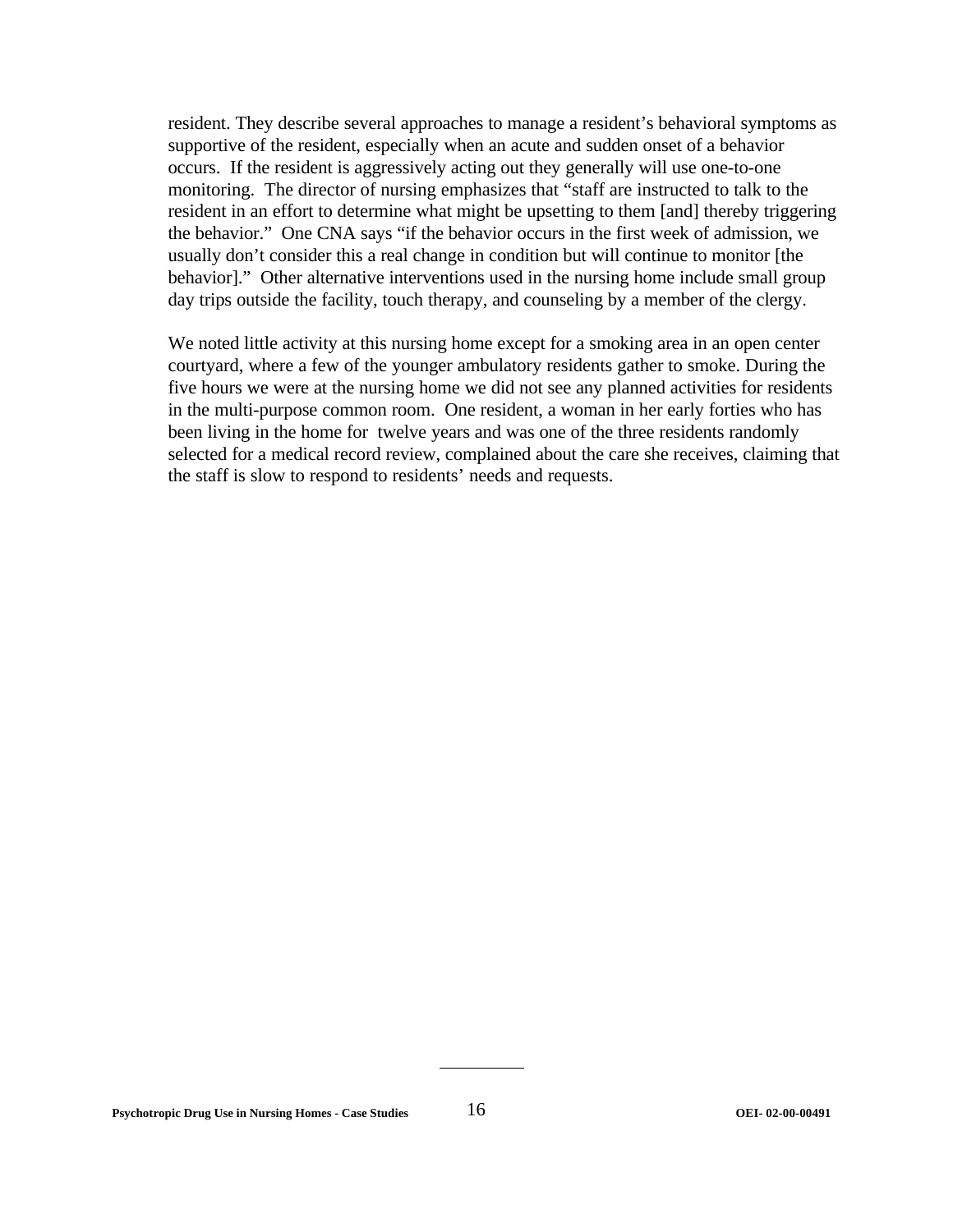# **MACON HEALTH CARE CENTER**

- Located in Macon, Missouri, a rural farming community in northeastern Missouri
- $\bullet$  For-profit nursing home
- 120 beds (52 Medicare certified, 50 Medicaid certified)

#### **Facility Profile**

Macon Health Care Center is located near the town's community hospital, which accounts for its emphasis on long term specialized care. Many residents require a high level of skilled care, such as tube feedings, tracheotomy care, and intravenous drug therapy. Other specialities include stroke rehabilitation as well as mental illness and advanced dementia. Accordingly this nursing home has a high psychotropic drug usage rate of 46 percent. Additionally, many of the residents have a diagnosis of psychosis, schizophrenia, or retardation. Within their parent corporate organization, Macon Health Center is one of nine facilities in Missouri that cares for residents with mental illnesses. These residents are meshed into the general nursing home population.

### **Approach to Psychotropic Drug Therapy**

Respondents at Macon Health Care Center describe residents taking long term psychotropic drugs as having been admitted into the nursing home from a psychiatric institution with a prior history of such drug therapy. However, the administrator says the admission protocol for all residents "requires a full physical assessment by the MDS RN coordinator," and, " if admitted on a psychotropic drug, an assessment of appropriateness for reduction is also done." If a behavior develops after admission several steps are taken before initiating drug therapy. If the behavior is aggressive, one-to-one care is started. Staff evaluate the resident for pain and a full medical work-up follows. When these steps do not indicate the reason for the behavior, the resident is given a psychological evaluation.

At Macon Health Care Center, monitoring of residents' drug therapies includes quarterly and annual assessments by the MDS RN coordinator. The medical director or nurse practitioner reviews these assessments. Also, the nursing home has weekly interdisciplinary behavior team meetings and monthly quality assurance meetings that most attending physicians and all department heads attend. Additionally, the director of nursing has developed a tracking system using the consultant pharmacist's DRR to follow trends and dosage for residents on all categories of psychotropic drugs. The regional consulting nurse also conducts a "corporate" review of residents on psychotropic drug therapy.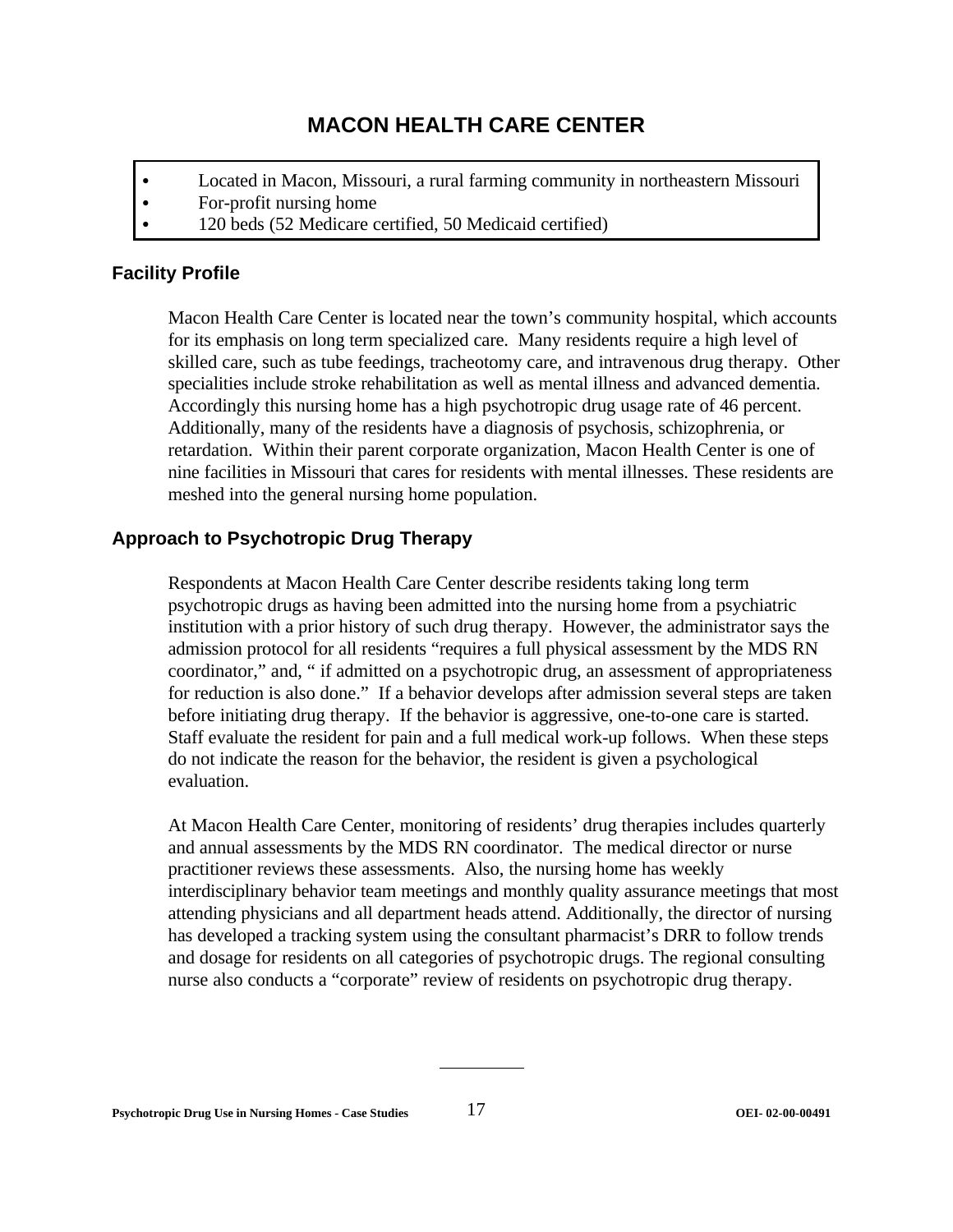#### **Alternative Interventions**

All direct care staff interviewed describe staff education as an important piece in the successful behavioral management of residents with mental illness. Additional special sessions for staff working in the Special Needs Unit address the challenge of working with this resident population, as does an "alternative program" that sends direct care staff to the facility's regional office for training. Nursing home staff say this training keeps their behavior management skills up to date.

Approaches to moderate resident behaviors include innovative and creative strategies. For example, the facility has instituted pet therapy - birds, rabbits, cats and a dog, "are wonderful diversions for the residents," says one RN. In fact, during our visit, we observed residents happily greeting a dog that was scampering through the hallways. The administrator credits the social worker and nursing staff as a limitless source of creative thinking.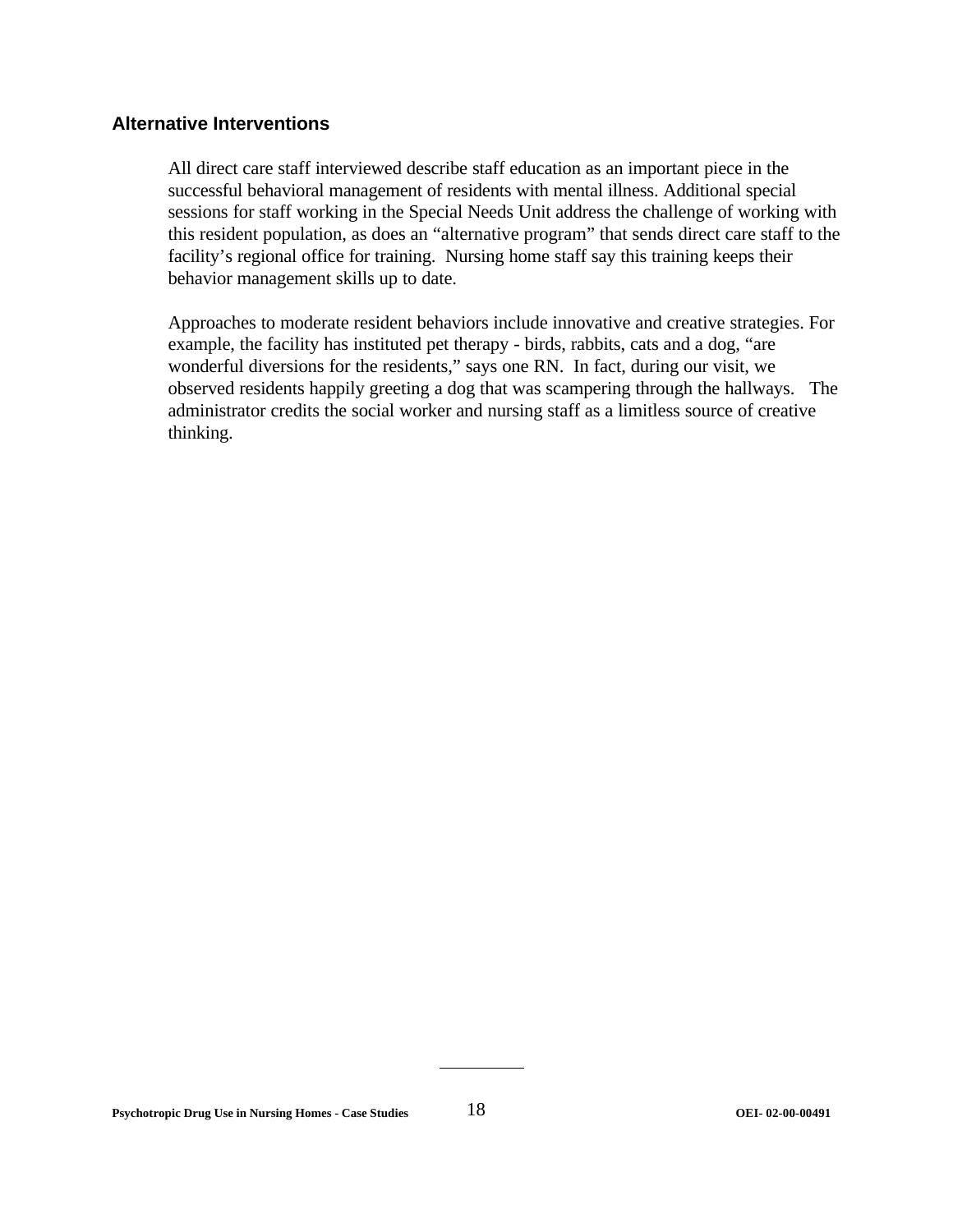# **MANOR CARE HEALTH SERVICES**

- Located in Silver Springs, Maryland, a suburb of Washington D.C.
- $\bullet$  For-profit nursing home
- 130 beds (28 Medicare certified, 130 Medicaid certified)

### **Facility Profile**

The majority of residents at Manor Care Health Services are long term care residents, many of whom have dementia and other chronic illnesses. The nursing home also has a separate Alzheimer's Unit. This facility has a psychotropic drug usage rate of 38 percent. Many residents at Manor Care come from an assisted living center that is adjacent to the nursing home, particularly as their Alzheimer's disease or dementia becomes more severe.

# **Approach to Psychotropic Drug Therapy**

Manor Care Health Services will generally start residents on low psychotropic drug dosages when beginning a new drug therapy. They also generally obtain pharmacist and psychiatrist input when initiating or making a change in psychotropic drug medication. They will try to monitor new residents for at least one week before prescribing a psychotropic drug, although the staff may use a psychotropic drug on a short term basis to control a resident's agitation and yelling, especially if the resident is a new admission. Each resident in the facility also has a behavior tracking chart that is periodically updated, and a psychologist and psychiatrist are also available for ongoing consultation.

Manor Care Services has a psychotropic drug committee that meets monthly to monitor how the drugs are used. This committee is comprised of the director of nursing, unit manager, consultant pharmacist, and social worker. During their meetings, the members discuss the residents' behavior, response to the drugs, and possible side effects. The social worker at the facility stresses the importance of such monitoring since there are "more patients with psychiatric problems in nursing homes today than ever before." In fact, we observed several residents in the hallways and common rooms that appeared confused and/or were yelling and moaning. Staff comforted these residents by speaking to them in quiet tones or holding their hands; in some cases, they redirected the resident to another location.

The staff express a belief that decisions on when and how to use drugs are unique to each individual and his or her needs. The director of nursing states, "[We] treat patients on an individual basis."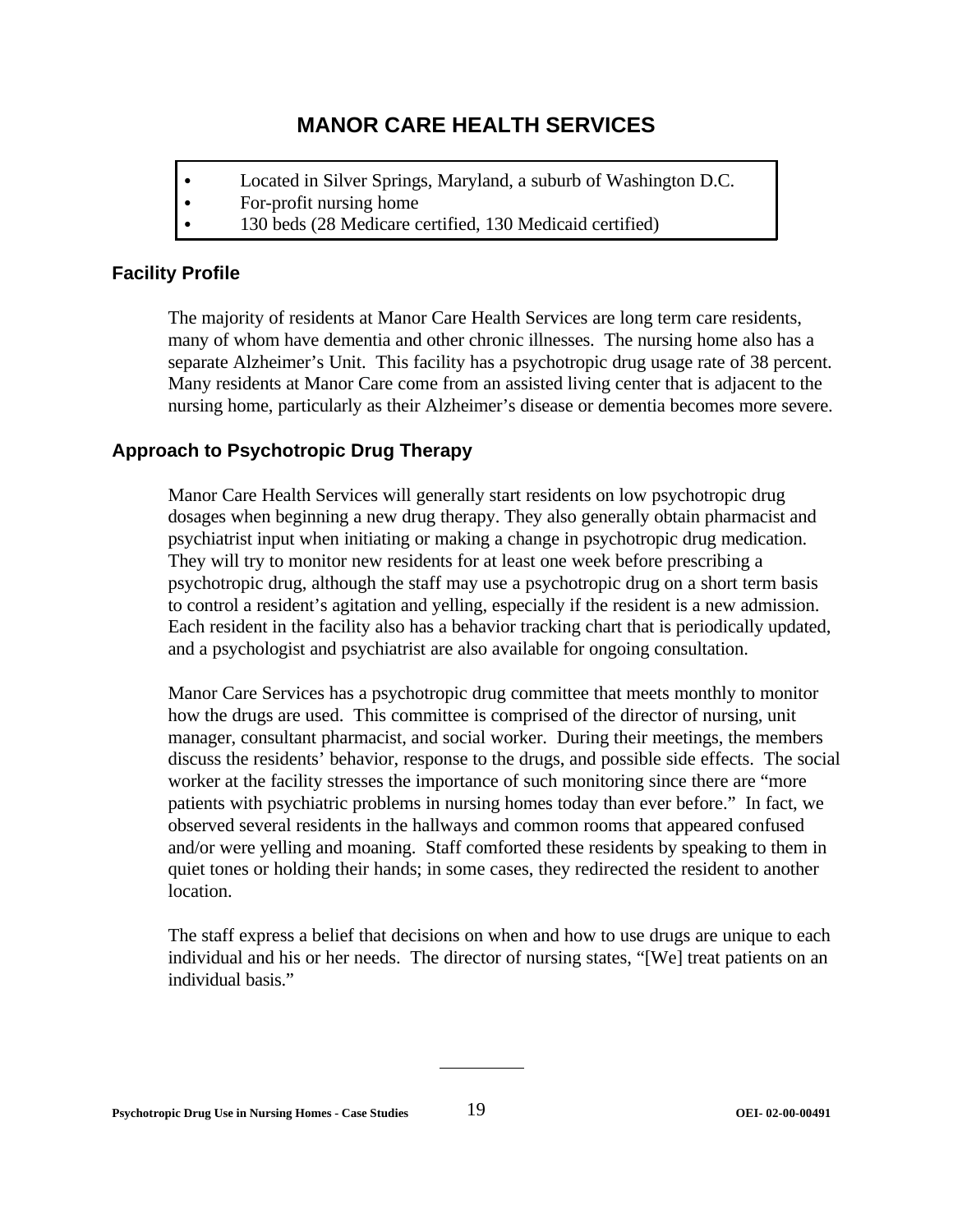#### **Alternative Interventions**

Staff at Manor Care Services attempt various non-pharmacologic approaches to handle behavioral issues. These include: redirecting residents to new activities or locations; changing roommates if that is an issue; changing the timing of direct care activities (such as bathing); talking to residents about their care; and assigning the same staff person to care for the same resident. One of the CNAs we spoke with says that when residents act out aggressively, she may leave them for a short period of time or ask them what is bothering them. Her approach was typical of the care we observed while touring the facility.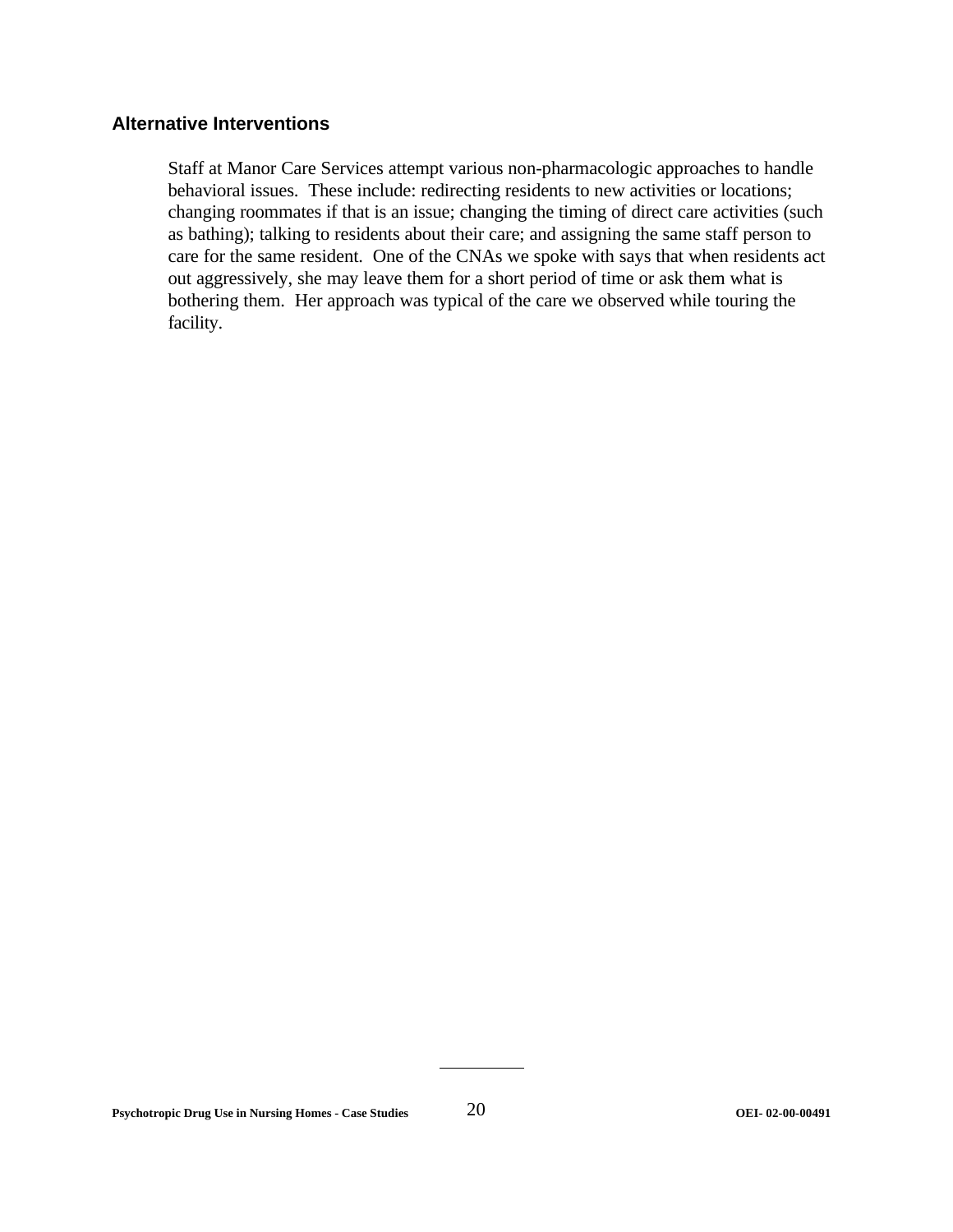# **MISSION NURSING AND REHABILITATION CENTER**

- Located in Mission, Texas, a large suburban town in the Rio Grande Valley
- $\bullet$  For-profit nursing home
- 120 beds (30 Medicare certified, 67 Medicaid certified)

# **Facility Profile**

Mission Nursing and Rehabilitation Center admits mostly long term residents and recently discharged hospital patients requiring highly skilled care. Additional specialties include dementia care, orthopedic rehabilitation, and a 20 bed Alzheimer's Unit (the second such unit in the area for which there is usually a waiting list for beds.) Because of a forced closure of a nearby psychiatric nursing facility and this nursing home's reputation for specialized psychiatric care, many recent referrals have a history of mental illness. Despite a high proportion of residents with mental disorders, this nursing home has a low psychotropic drug rate of 16 percent. Many of the residents are Spanish speaking, as are the staff who care for them.

# **Approach to Psychotropic Drug Therapy**

Respondents at Mission Nursing and Rehabilitation Center believe their low psychotropic usage rate is reflective of a policy to avoid the use of such drugs if possible. The pharmacological approach for all residents admitted into the facility already taking a psychotropic drug includes initiation of behavior monitoring and a consultant pharmacist check for appropriate psychiatric diagnosis and dosage suitability. Behavior monitoring is also initiated for all new admission to help direct care staff develop an understanding of the resident.

In an effort to ensure the effectiveness of drug therapies, this facility conducts daily interdisciplinary reviews of all residents who have experienced a change in condition or medication. All department heads are required to attend. The director of nursing also conducts daily medication order reviews. Behavior management programs are developed by an in-house psychology team, to which all staff may refer a resident. This team is made up of a clinical nurse geriatric specialist, psychologist, and psychiatrist. The consultant psychiatrist is also available to assist staff on an as-needed basis.

Staff also describe a corporate belief in specialized training. All staff receive annual psychotropic drug training and satellite training sessions are broadcast via the corporation's "Long Term Care Network." This training is mandatory for all staff, who are then tested on program content.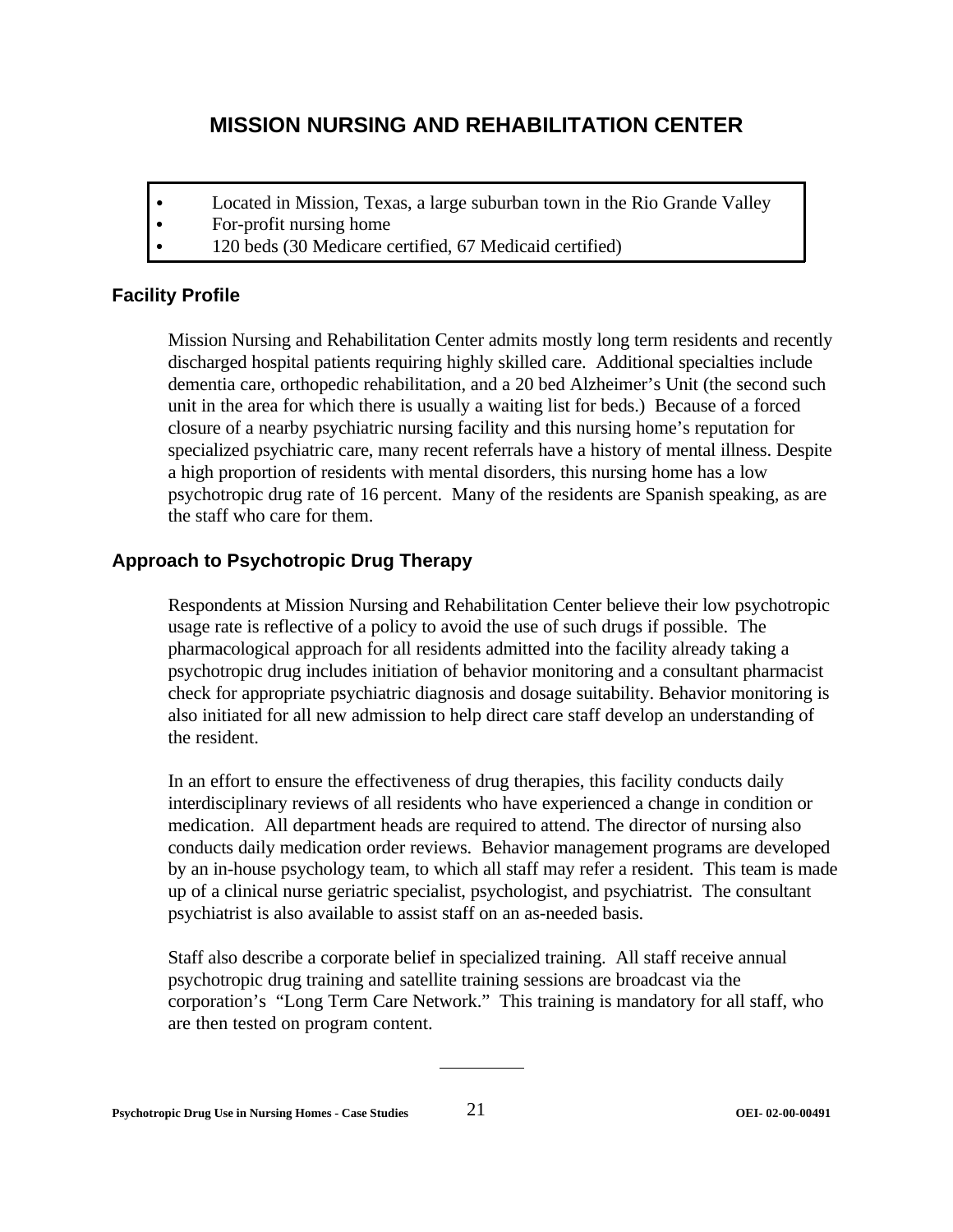#### **Alternative Interventions**

Mission Nursing and Rehabilitation Center's policy to avoid the use of psychotropic drugs is reflected in the staff's commitment to try alternative interventions for a resident whose onset of behavioral symptoms begin after admission. These alternative interventions include: emotional support of the resident, encouragement of the resident to verbalize what is wrong, time out, and redirection. To manage aggressive residents, staff use calming techniques such as a decrease in sensory stimulation, redirection (especially if the resident is confused), bringing the resident into his/her room, encouraging the resident to verbalize what is bothering him or her, and activity therapy. If none of these methods are successful, the physician is called. Residents whose behavior poses a threat to self or others and who cannot be maintained with either pharmacologic or non-pharmacologic treatment, are transferred to a local psychiatric facility for evaluation and treatment.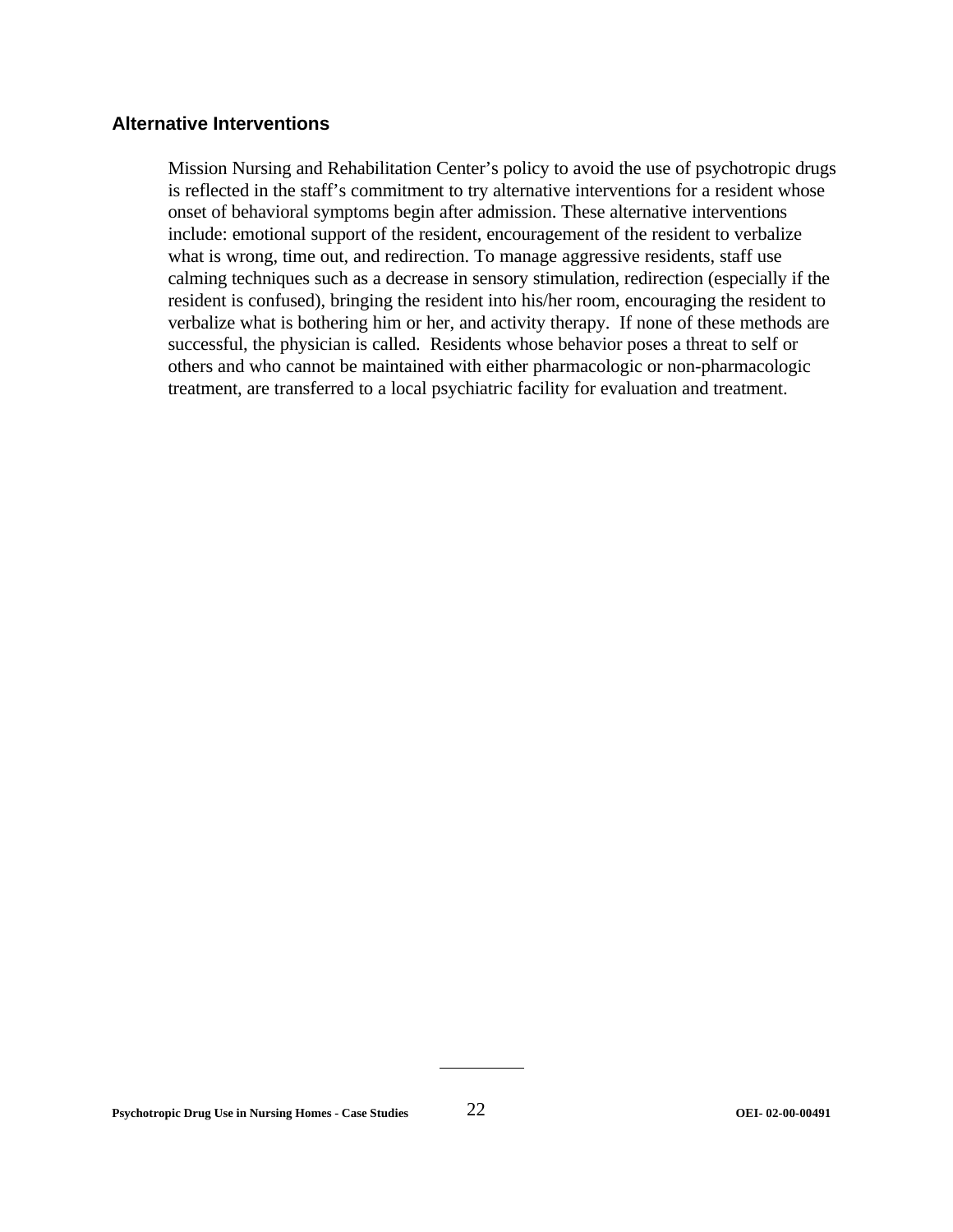# **MISSION TERRACE CONVALESCENT HOSPITAL**

- Located in Santa Barbara, California, a city in southern California
- For-profit individually owned nursing home
- 138 beds (138 Medicare certified, 0 Medicaid certified)

### **Facility Profile**

Mission Terrace Convalescent Hospital's specialties include orthopedic and medical rehabilitation, wound care, and hospice care. According to the administrator, who owns this facility as well as a sister facility with assisted living, the nursing home is becoming "more of a rehabilitation center and less a long term setup;" she also says she "avoids a dementia speciality." The director of nursing describes the resident population as having more family involvement and a higher socio-economic class and education level than most other nursing homes.

Mission Terrace Convalescent Hospital has a moderate psychotropic drug usage rate of 33 percent. The director of nursing says that " although few residents have psychiatric diagnoses and/or dementia., many hospice patients require anti-anxiety drug therapy as part of end of life care. [Additionally], many transitional patients, such as the robust 65 year old who has just undergone hip replacement, usually want a sleeping pill while they are here."

# **Approach to Psychotropic Drug Therapy**

This nursing home has developed separate procedures for residents coming into the nursing home already taking a psychotropic drug and for residents whose drug therapy begins after admission. The MDS RN coordinator says, "for residents admitted and already taking a psychotropic [drug] we determine the behavior [necessitating the drug therapy], monitor and calculate, then work toward reduction." She also describes the steps taken when a resident's behavioral symptoms begin after admission. Firstly, the premedication behavior is identified and a medical work-up is done. Then a behavior management program is started. The MDS RN coordinator believes that: "perhaps as many as 80 percent of the time [the work-up] rules out and diverts the use of a psychotropic drug, especially for urinary tract infections, which can cause aberrant behaviors in the elderly, such as agitation, aggression, confusion, and hallucinations."

At Mission Terrace Convalescent Hospital, the consultant pharmacist monitors psychotropic drugs by reviewing the drug treatment plans and reporting to the director of nursing monthly. These reports are also placed in the residents' medical record. Residents who take more than one psychotropic medication or who are undergoing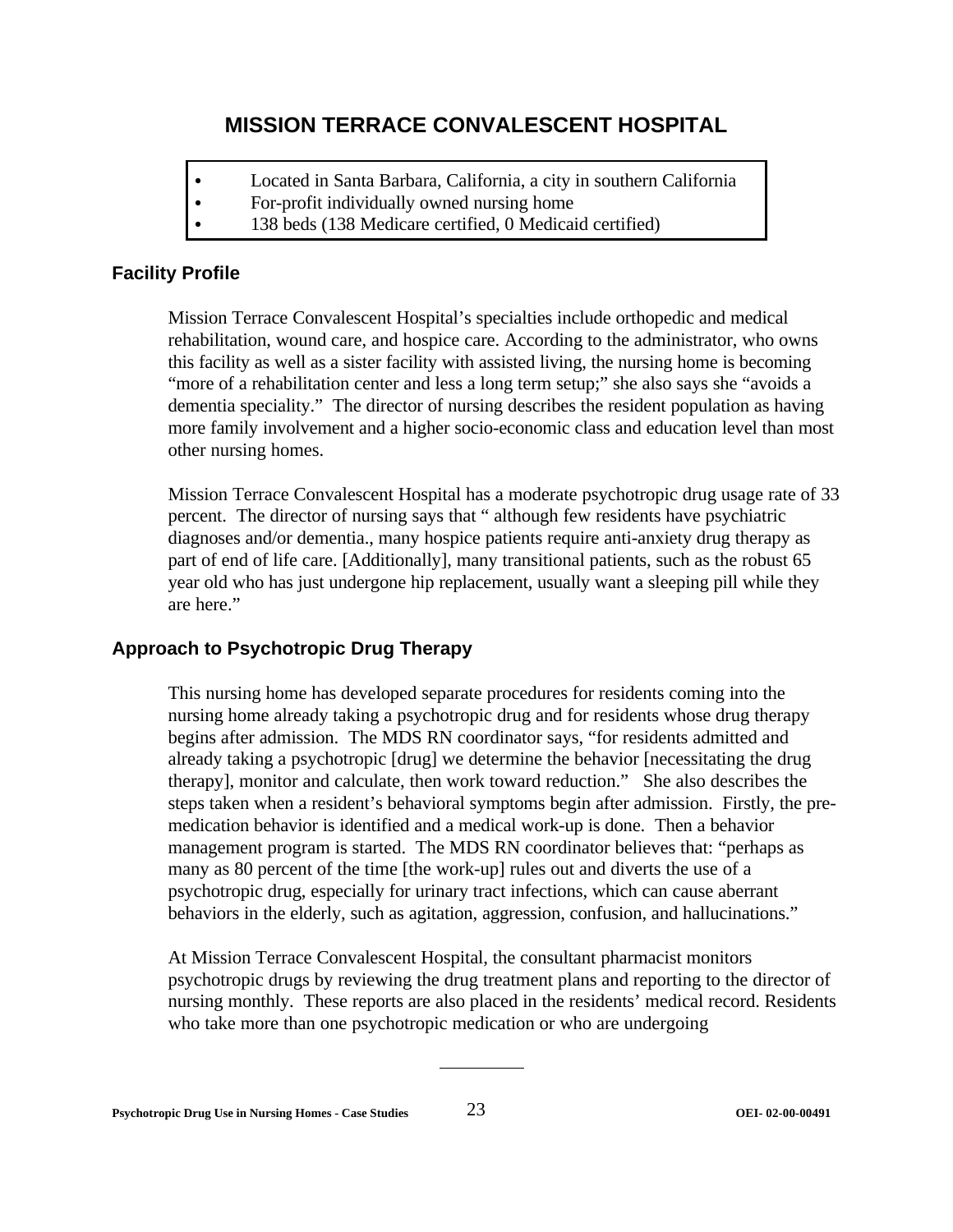dosage reduction are followed by a psychiatrist, while others are managed by the attending physician.

The nursing staff also utilizes a behavior management program developed by the director of nursing. This system is color coded by behavior type and includes a daily tally of behavior episodes observed in the resident and any circumstances that appear to be related to the behavior. This account is kept in the resident's medical record and reviewed by the director of nursing as part of her weekly assessments. Additional discussions about residents taking psychotropic drugs occur at weekly rehabilitation meetings attended by the administrator, medical director, department heads, and other direct care staff.

#### **Alternative Interventions**

Mission Terrace Convalescent Hospital will generally attempt alternative interventions for residents with behavioral disturbances. They first rule out medical causes for the behavior and assess the resident for spiritual, social, dental needs, and for the presence of pain. Staff say they utilize one to one, redirection, emotional support, and other behavior management techniques. One registered nurse we interviewed, who is the staff trainer, says "we underestimate the impact of life altering scenarios... these patients feel very threatened over the loss of control. The usual response is to give [the resident] a pill." The director of nursing believes: "for the resident who wanders, or is anxious and confused about where they are and why they are here... a loss of independence is too often overlooked by nursing home care-givers. We encourage all of our staff, from housekeepers to RNs, to offer emotional support to the patient to reduce their [residents] anxiety." Similarly, a charge nurse says, "We try to find other methods, other than drugs."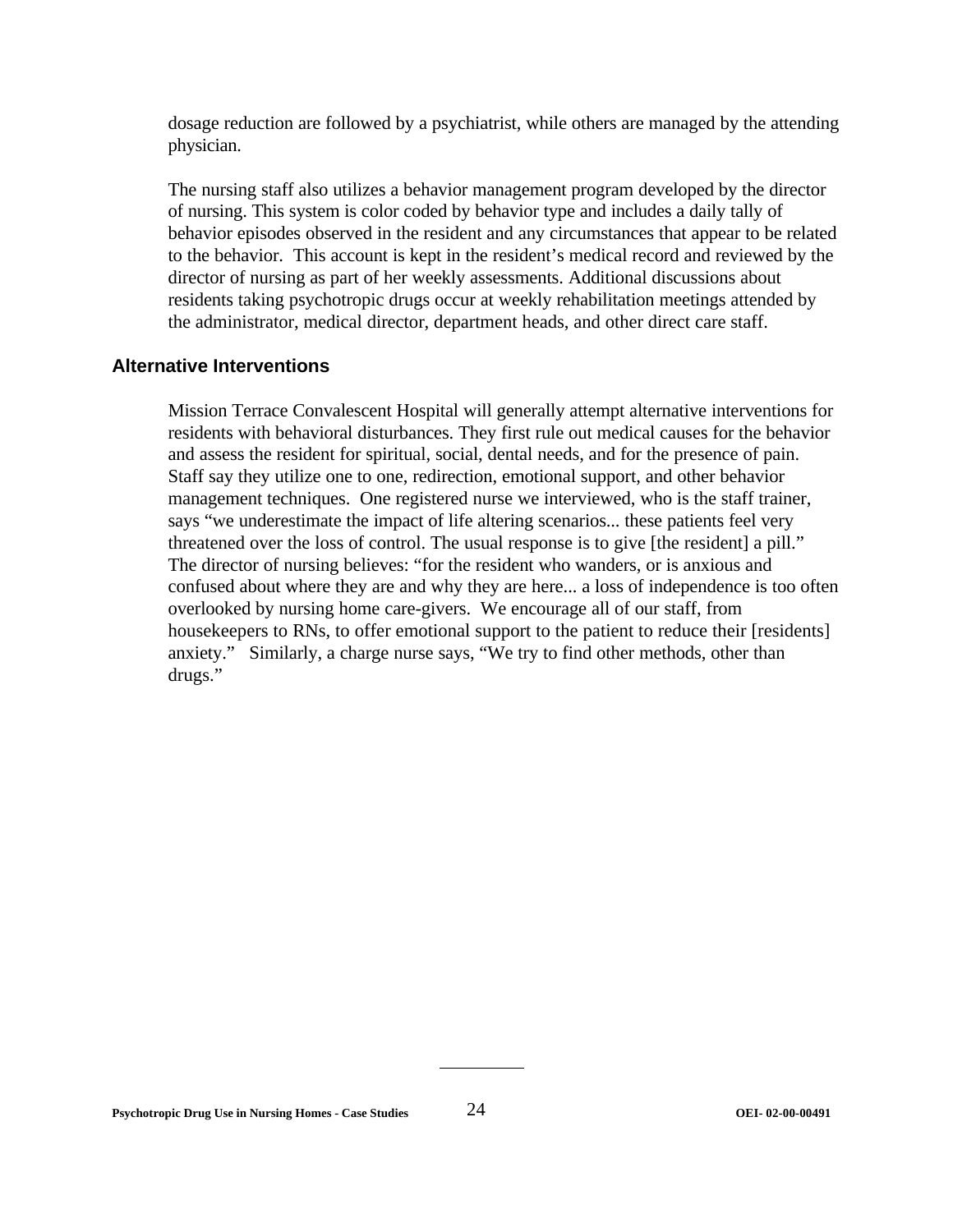# **MOUNTAIN VALLEY CARE AND REHABILITATION**

- Located in Kellogg, Idaho, a small town in rural Northwestern Idaho
- $\bullet$  For-profit nursing home
- 68 beds (68 Medicare certified, 68 Medicaid certified)

#### **Facility Profile**

Mountain Valley Care and Rehabilitation is one of only two nursing homes in the local area. Most of the residents in this nursing home are long-term, although some are shortterm, requiring orthopedic and stroke rehabilitation. The majority of the residents are over 70 years old and only a very limited number are independent. This nursing home has a low drug usage rate of 9 percent.

#### **Approach to Psychotropic Drug Therapy**

According to the administration, most of the residents on psychotropic medications came to the facility already taking the drugs. Occasionally an in-house resident may be prescribed a psychotropic drug, such as a resident with Alzheimer's disease who begins to hallucinate. However, before medication is prescribed, the staff takes several steps. They assess the resident for medical problems to determine if the behavior is being caused by pain or another physical problem, such as a urinary tract infection. Also, staff record each resident's behavior, noting the type of behavior, the time of day, and what precipitated the behavior. The charge nurse explains that, "We try to establish what behaviors they [residents] demonstrate and develop interventions before we start medications." If none of these interventions work, they will consult the psychiatrist and start a medication.

The nursing home staff reports monitoring residents taking psychotropic medications in several different ways. The charge nurse explains that "once [the resident is] on the med[ication] we do behavior monitoring sheets and continue to look for interventions." The nurses also record any side effects they observe by placing 'side effect' stickers in the resident's medical chart. Once a month, the consultant pharmacist reviews the medications. The psychotropic drug group, consisting of the psychiatrist, director of nursing, MDS RN coordinator, and social services, meets monthly to review charts and behavior sheets and to assess whether or not the drug is effective.

#### **Alternative Interventions**

In an interview, the medical director told us that he is the personal physician of most of the residents in the facility and that he has an "aversion to these drugs." He explained that he is concerned about the side effects of psychotropic drugs as well as the regulations surrounding their use. Instead, he advocates alternatives, such as behavior management.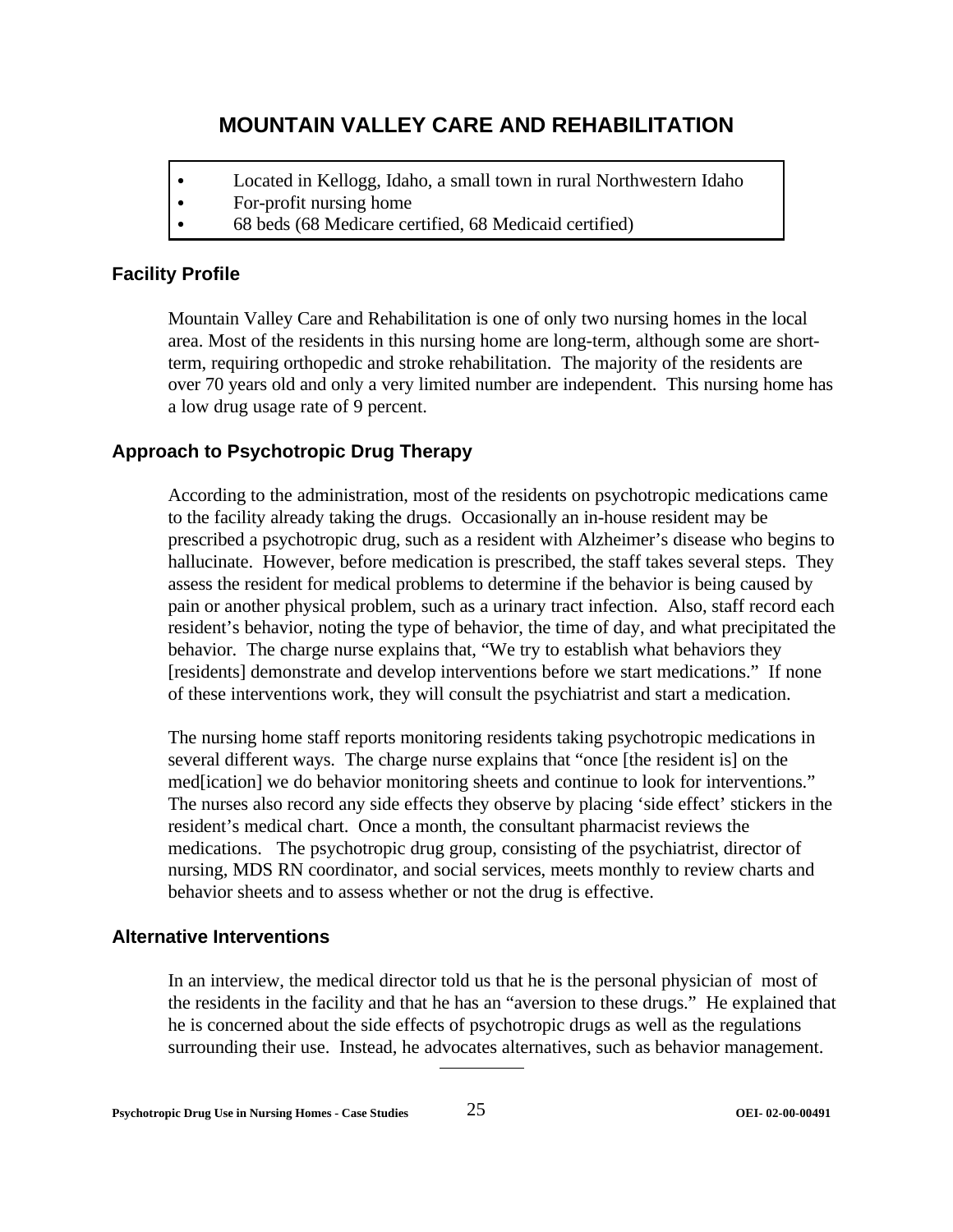Staff also explain that the consulting psychiatrist has made this easier with his ideas for alternative treatments and his experience with using the different drugs.

The nursing home uses several non-pharmaceutical techniques to control residents' behavior. As described above, staff monitor and record the circumstances of residents' targeted behaviors. They graph these behaviors over time and record in the chart which interventions were successful in order to identify what precipitates the behavior and remove it. For example, we met one resident who had been acting out aggressively towards other residents until staff discovered it was because he felt territorial of the space in front of his door. To alleviate some of his anxiety, the staff placed a small rug in front of his door to remind other residents not to stand there. The nursing home also uses pet therapy (cats, birds, and dogs) to calm residents. In addition, they have allowed a local child day care center to build a playground on their grounds. Staff say the nursing home residents enjoy watching the children play.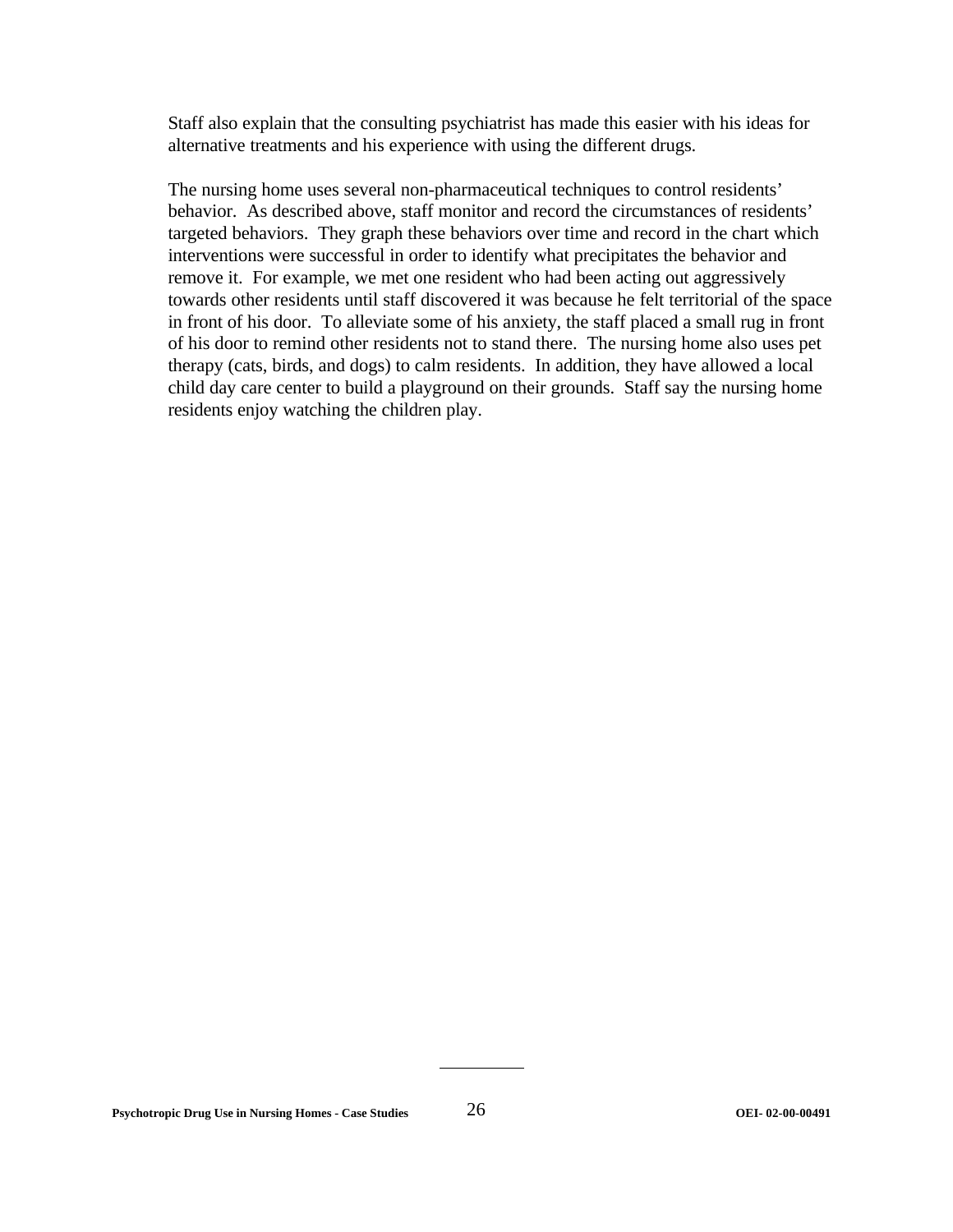# **PARK NURSING HOME**

- Located in Rockaway, New York, in the borough of Queens, New York City
- $\bullet$  For-profit nursing home
- 196 beds (196 Medicare certified, 196 Medicaid certified)

# **Facility Profile**

Park Nursing Home has a high proportion of mentally ill residents. The age range of the entire resident population is from 36 to 90, with an average age between 60 and 70 years. Most are long term care and many have a long standing diagnosis of schizophrenia or advanced dementia. As soon as the inspection team entered the facility, we observed intense activity and noise levels, with some confused residents wandering throughout the facility. However, the staff used a firmly directive yet gentle approach that was nonthreatening and non-confrontational to guide residents.

Park Nursing Home actively seeks out residents with a history of mental illness. The administrator credits a contract with the New York State Mental Health Authority as keeping the facility competitive while also providing a much needed public service to a marginal population; he explains that State psychiatric institution closures have displaced many patients.

# **Approach to Psychotropic Drug Therapy**

Park Nursing Home uses a highly systemized approach for residents taking psychotropic drugs, starting with an automatic psychiatric consultation for all residents coming into the nursing home already taking psychotropic medications. Staff attempt to discontinue the drugs for these residents. Whether or not the resident is newly prescribed or has a history of taking such drugs, the drug therapy plan is developed by the psychiatrist, who determines a pharmacologic versus behavior modification approach, or a combination of the two. The director of nursing believes that only by "individualizing the resident's plan of care with input from a multi-disciplinary team, can there be a successful outcome." Further, the medical director conducts weekly chart reviews for those residents who have had a change in condition and physically examines any newly admitted resident. Beyond the monthly DRR, a consultant pharmacist also reviews three to eight medical records a week and makes necessary recommendations to the physician of record.

Quality control for all residents taking a psychotropic drug includes a behavior monitoring record, weekly RN psychotropic drug notes, interdisciplinary notes evaluating the resident's current behaviors and response to all interventions, and a weekly psychiatrist note that includes an assessment for side effects and efficacy of continued treatment. When a resident experiences a change in condition or behavior, an automatic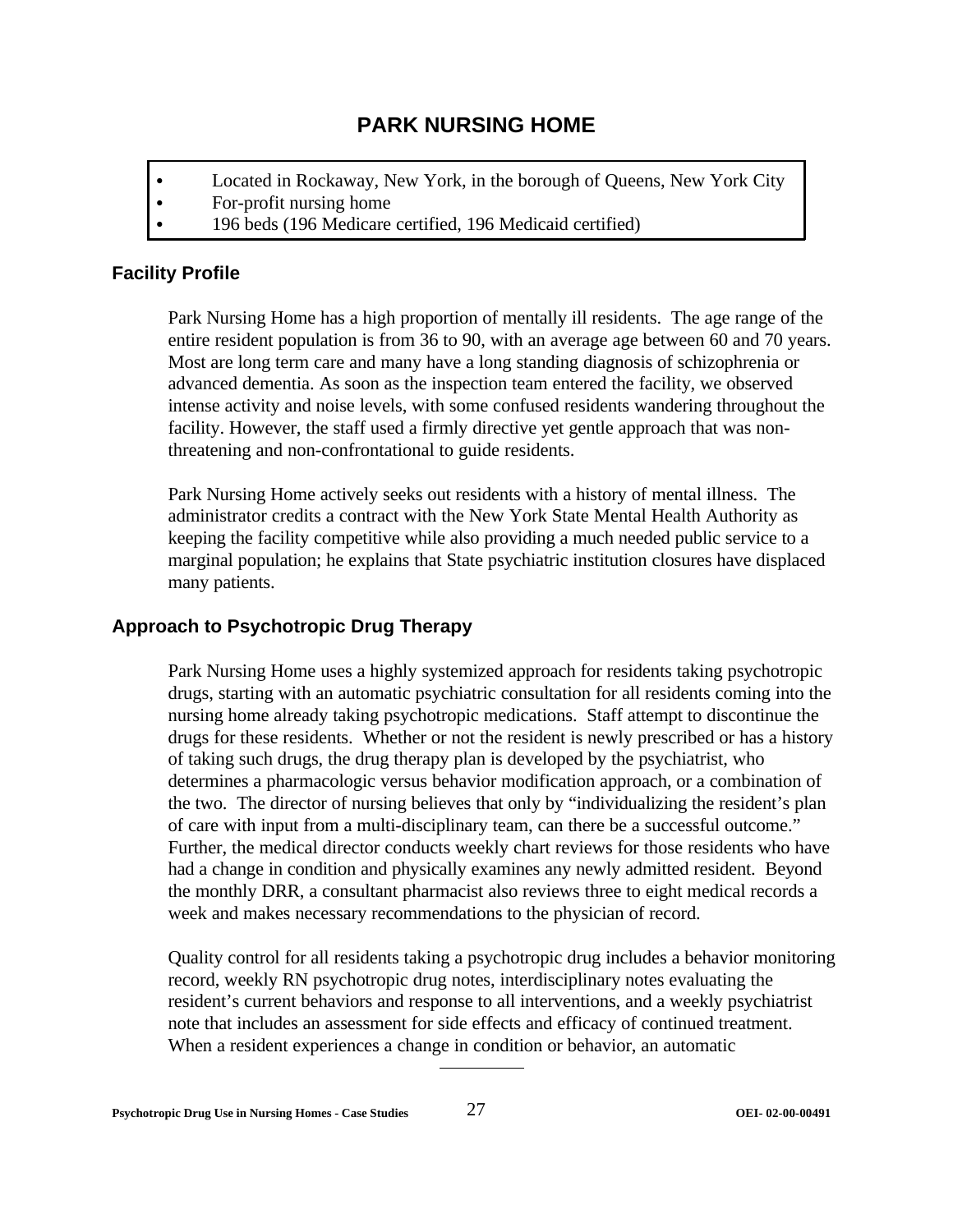psychiatric consult is stimulated. Finally, all residents with a mental illness diagnosis are seen by the psychiatrist once a year or if not stable, every three months. Because of the high proportion of residents with mental illness, Park Nursing Home maintains 24 hour and 7 day psychiatric consultation coverage.

#### **Alternative Interventions**

The Park Nursing Home administrator believes the first step to successful alternative management is to observe all new admissions into the facility on a one to one basis. They also use activities therapy and psychiatric therapy and an innovative redirection approach that places diversionary objects in common areas. For example, a dresser with its drawers filled with fabrics and other safe objects allows the residents the opportunity to open the drawers, pull out the fabric, and begin unfolding and re-folding the material.

Continuity of care staff is also cited by all nursing home staff as integral to modifying residents' behavior. The administrator describes staff retention as "extremely important to us; we try to accommodate [staff's] personal needs as much as possible." Almost all of the CNAs at this nursing home are long term employees who have established relationships with both the residents and their families. The charge nurses in the care units make every effort to resident assignments unchanged from day to day. The three CNAs we interviewed say that the change in the nursing home resident population over the last two years has been a difficult adjustment for them. As one stated, "These patients are a lot of work. As soon as you finish giving care to one, get them bathed and dressed, and you move on to the next, the first has already taken off his clothes and you have to start all over."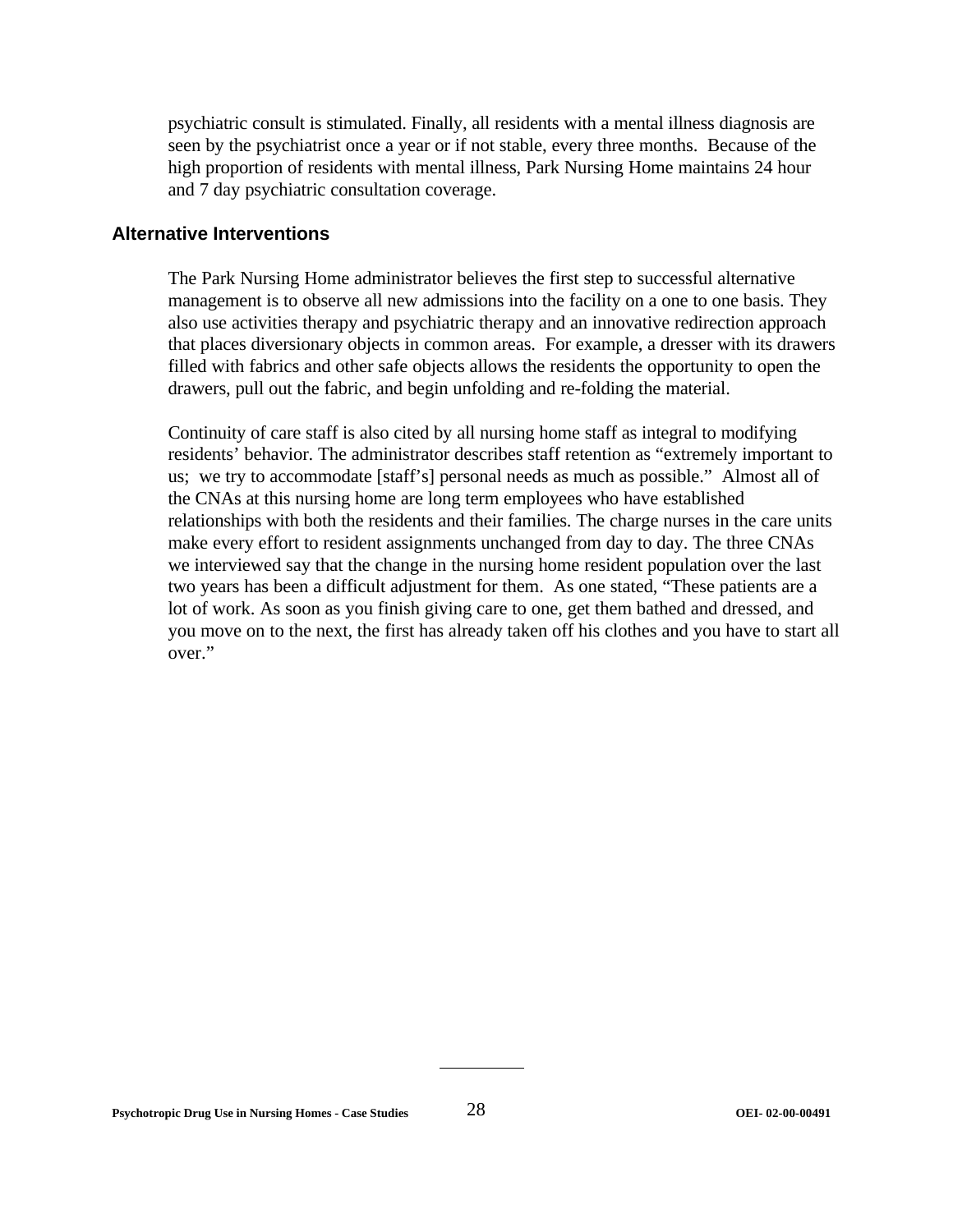# **APPENDIX A**

# **Comments on the Draft Report**

In this appendix, we present in full the comments from the Centers for Medicare  $\&$ Medicaid Services.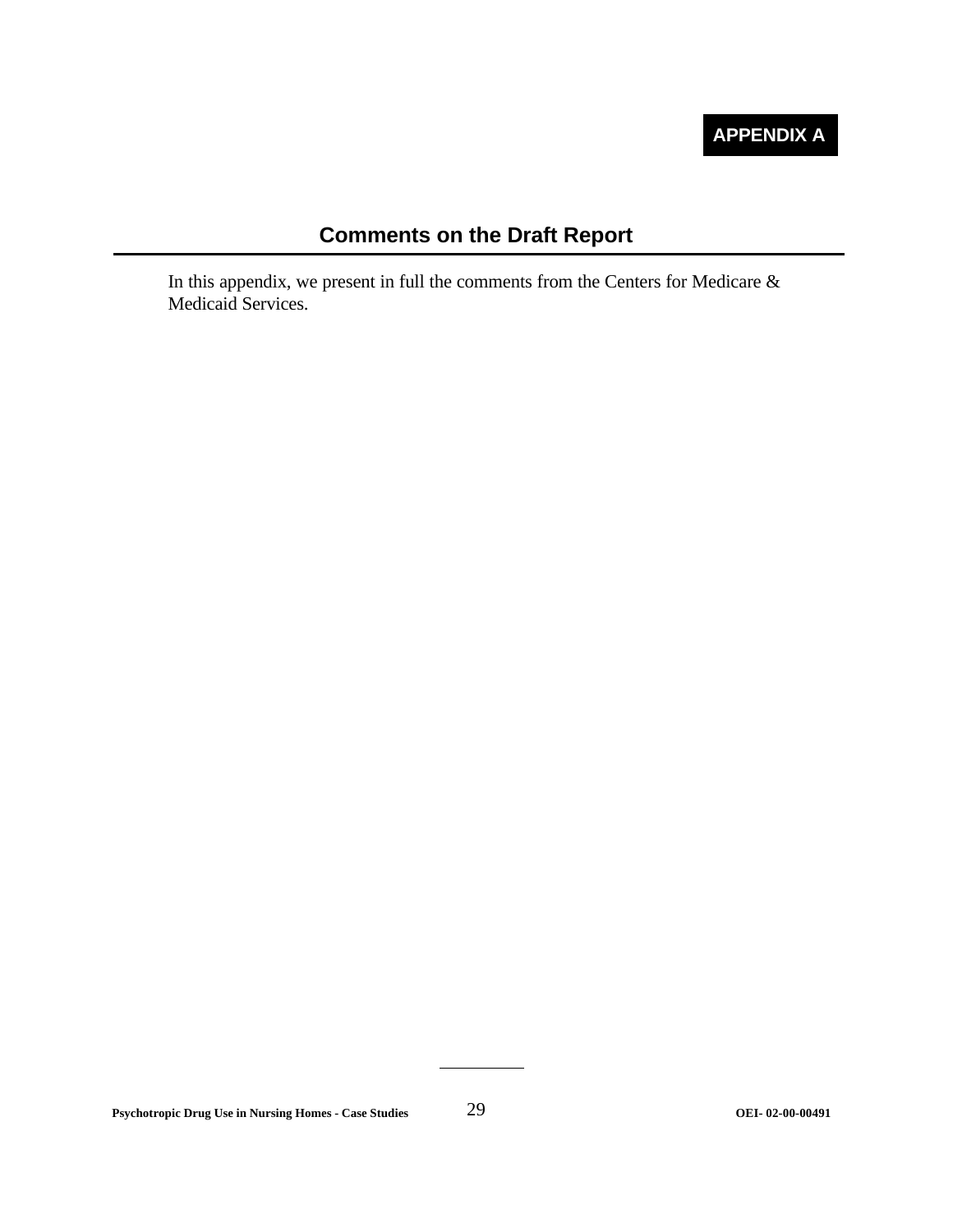|          |                                                                                                                                                                                                                           | 2001 SEP -4 PM 3:09                   | Deputy Administrator<br>Washington, D.C. 20201      |
|----------|---------------------------------------------------------------------------------------------------------------------------------------------------------------------------------------------------------------------------|---------------------------------------|-----------------------------------------------------|
| DATE:    | 2001<br>AUG 30                                                                                                                                                                                                            | OFFICE OF INSPECTOR<br><b>GENERAL</b> |                                                     |
| TO:      | Janet Rehnquist<br>Inspector General<br>Office of Inspector General                                                                                                                                                       |                                       | ïG<br>EAIG<br>PDIG<br>DIG-AS<br>$DG - EI$<br>DIG-OI |
| FROM:    | Ruben J. King-Shaw Jr.<br>Chief Operating Officer and Deputy Administrator<br>Centers for Medicare & Medicaid Services                                                                                                    |                                       | DIG-MP<br>OCIG<br>ExecSec<br>Date Sent 91           |
| SUBJECT: | Office of Inspector General (OIG) Draft Report: Psychotropic Drug Use in<br>Nursing Homes, (OEI-02-00-00490) and Psychotropic Drug Use in Nursing<br>Homes: Supplemental Information - 10 Case Studies, (OEI-02-00-00491) |                                       |                                                     |

Thank you for the opportunity to review and comment on the above-referenced draft report. The information gathered by OIG will help the Centers for Medicare & Medicaid Services (CMS) make sound policy decisions about how best to protect the interests of residents in nursing homes. The report's findings that psychotropic drug use in nursing homes is generally appropriate and that these drugs do not appear to be used as chemical restraints are encouraging. This report is valuable in contributing to our understanding of psychotropic drug use in nursing homes and in identifying areas for further focus.

Since the passage of the Omnibus Budget Reconciliation Act (OBRA) of 1987, CMS has worked towards reducing the inappropriate uses of chemical restraints and the unnecessary use of drugs in nursing homes. Psychotropic drug use by nursing home residents has been our concern because of the potential risks associated with psychotropic therapy and the use of psychotropic drugs as chemical restraints imposed for the purposes of discipline or staff convenience. Certain anti-psychotic agents are associated with potentially irreversible adverse effects. The risk of potentially adverse effects warrants the use of guidance for these medications.

The conclusion of this report suggests the need for additional training. It is expected that already planned training sessions in psychotropic medication use and related documentation issues for patient medical records will have a positive impact on the quality of care of our nursing home residents.

#### OIG Recommendation:

The Centers for Medicare & Medicaid Services may consider educating providers to better document the appropriate use of these drugs.

#### **CMS** Response:

In an effort to continue the positive trend toward effective medication use in our nursing home residents, we are currently revising the State Operations Manual, (SOM) Appendix PP regarding

The Health Care Financing Administration (HCFA) was renamed to the Centers for Medicare & Medicald Services (DMS). We are exercising fiscal restraint by exhausting our stock of stationery.

**Psychotropic Drug Use in Nursing Homes - Case Studies** 30 **OEI- 02-00-00491**